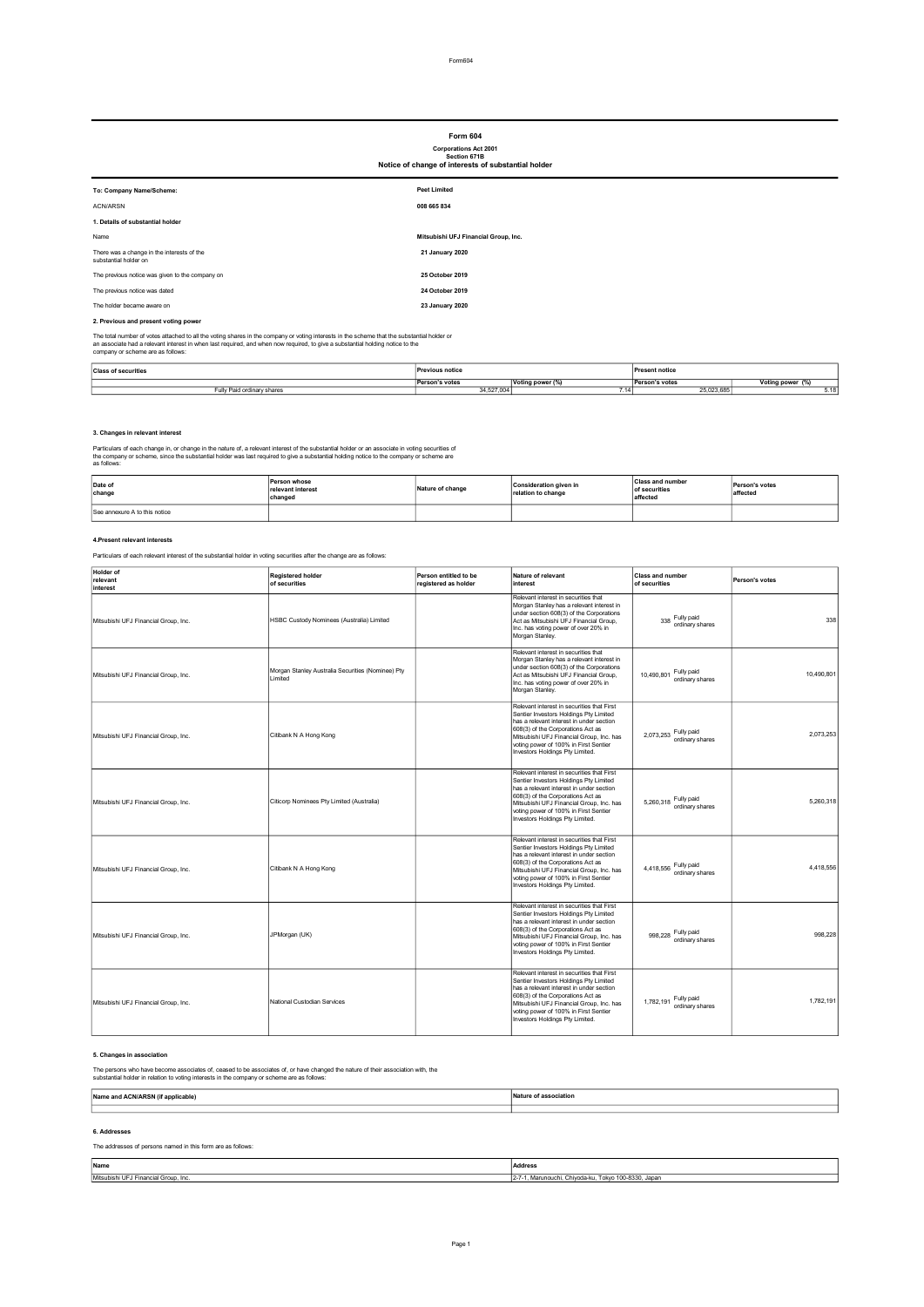Signature

R. Sakuma

#### Authorised signatory Dated 24 January 2020

Form604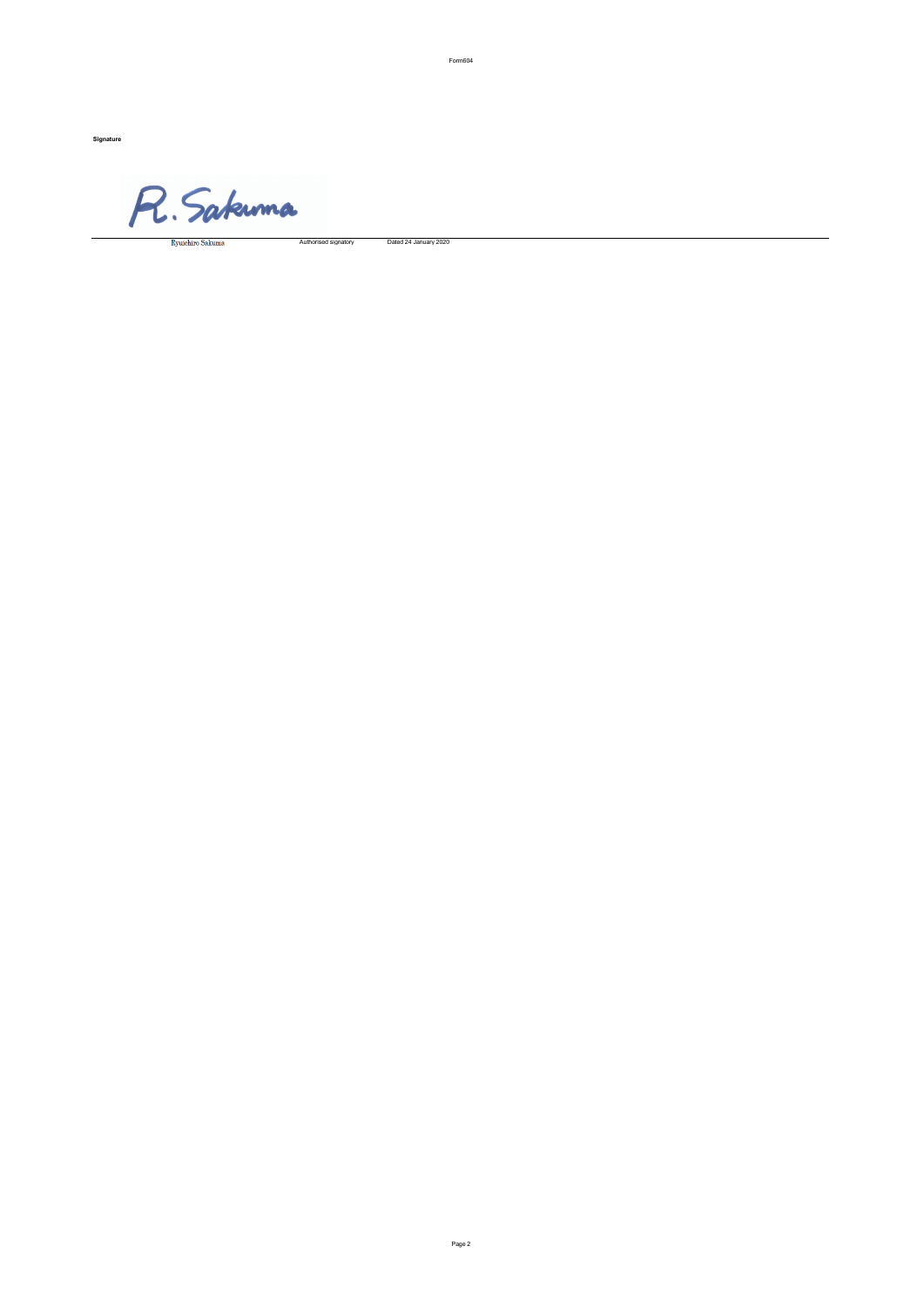Annexure A

This is annexure A of 14 pages referred to in Form 604, Notice of change of interest of substantial holder dated 24 January 2020

R. Sakuma

Authorised signatory Dated 24 January 2020

| Date of change | Person whose relevant interest changed | Nature of change                                                    | Consideration given in<br>relation to change | Class and number of<br>securities affected | Person's<br>votes<br>affected |
|----------------|----------------------------------------|---------------------------------------------------------------------|----------------------------------------------|--------------------------------------------|-------------------------------|
| 21/10/2019     | Mitsubishi UFJ Financial Group, Inc.   | Purchase of securities by an entity<br>controlled by Morgan Stanley | 132.56                                       | 105 Ordinary Shares                        | 105                           |
| 21/10/2019     | Mitsubishi UFJ Financial Group, Inc.   | Purchase of securities by an entity<br>controlled by Morgan Stanley | 524.16                                       | 416 Ordinary Shares                        | 416                           |
| 21/10/2019     | Mitsubishi UFJ Financial Group, Inc.   | Purchase of securities by an entity<br>controlled by Morgan Stanley | 292.83                                       | 227 Ordinary Shares                        | 227                           |
| 21/10/2019     | Mitsubishi UFJ Financial Group, Inc.   | Purchase of securities by an entity<br>controlled by Morgan Stanley | 576.3                                        | 452 Ordinary Shares                        | 452                           |
| 21/10/2019     | Mitsubishi UFJ Financial Group, Inc.   | Purchase of securities by an entity<br>controlled by Morgan Stanley | 1,604.02                                     | 1,268 Ordinary Shares                      | 1,268                         |
| 21/10/2019     | Mitsubishi UFJ Financial Group, Inc.   | Purchase of securities by an entity<br>controlled by Morgan Stanley | 895.12                                       | 668 Ordinary Shares                        | 668                           |
| 21/10/2019     | Mitsubishi UFJ Financial Group, Inc.   | Purchase of securities by an entity<br>controlled by Morgan Stanley | 137.5                                        | 110 Ordinary Shares                        | 110                           |
| 21/10/2019     | Mitsubishi UFJ Financial Group, Inc.   | Purchase of securities by an entity<br>controlled by Morgan Stanley | 520.73                                       | 393 Ordinary Shares                        | 393                           |
| 21/10/2019     | Mitsubishi UFJ Financial Group, Inc.   | Purchase of securities by an entity<br>controlled by Morgan Stanley | 358.88                                       | 275 Ordinary Shares                        | 275                           |
| 21/10/2019     | Mitsubishi UFJ Financial Group, Inc.   | Purchase of securities by an entity<br>controlled by Morgan Stanley | 522.69                                       | 399 Ordinary Shares                        | 399                           |
| 21/10/2019     | Mitsubishi UFJ Financial Group, Inc.   | Sale of securities by an entity<br>controlled by Morgan Stanley     | 843.57                                       | 721 Ordinary Shares                        | 721                           |
| 22/10/2019     | Mitsubishi UFJ Financial Group, Inc.   | Purchase of securities by an entity<br>controlled by Morgan Stanley | 780.12                                       | 591 Ordinary Shares                        | 591                           |
| 22/10/2019     | Mitsubishi UFJ Financial Group, Inc.   | Purchase of securities by an entity<br>controlled by Morgan Stanley | 234.5                                        | 193 Ordinary Shares                        | 193                           |
| 22/10/2019     | Mitsubishi UFJ Financial Group, Inc.   | Purchase of securities by an entity<br>controlled by Morgan Stanley | 964.6                                        | 742 Ordinary Shares                        | 742                           |
| 22/10/2019     | Mitsubishi UFJ Financial Group, Inc.   | Purchase of securities by an entity<br>controlled by Morgan Stanley | 224.78                                       | 185 Ordinary Shares                        | 185                           |
| 22/10/2019     | Mitsubishi UFJ Financial Group, Inc.   | Purchase of securities by an entity<br>controlled by Morgan Stanley | 962.19                                       | 743 Ordinary Shares                        | 743                           |
| 22/10/2019     | Mitsubishi UFJ Financial Group, Inc.   | Sale of securities by an entity<br>controlled by Morgan Stanley     | 17.78                                        | 15 Ordinary Shares                         | 15                            |
| 22/10/2019     | Mitsubishi UFJ Financial Group, Inc.   | Purchase of securities by an entity<br>controlled by Morgan Stanley | 1,542.00                                     | 1,200 Ordinary Shares                      | 1,200                         |
| 22/10/2019     | Mitsubishi UFJ Financial Group, Inc.   | Purchase of securities by an entity<br>controlled by Morgan Stanley | 54.56                                        | 45 Ordinary Shares                         | 45                            |
| 22/10/2019     | Mitsubishi UFJ Financial Group, Inc.   | Purchase of securities by an entity<br>controlled by Morgan Stanley | 142.56                                       | 108 Ordinary Shares                        | 108                           |
| 22/10/2019     | Mitsubishi UFJ Financial Group, Inc.   | Collateral Returned by an entity<br>controlled by Morgan Stanley    | N/A                                          | 395,368 Ordinary Shares                    | 395,368                       |
| 23/10/2019     | Mitsubishi UFJ Financial Group, Inc.   | Purchase of securities by an entity<br>controlled by Morgan Stanley | 15.76                                        | 13 Ordinary Shares                         | 13                            |
| 23/10/2019     | Mitsubishi UFJ Financial Group, Inc.   | Purchase of securities by an entity<br>controlled by Morgan Stanley | 384.78                                       | 318 Ordinary Shares                        | 318                           |
| 23/10/2019     | Mitsubishi UFJ Financial Group, Inc.   | Purchase of securities by an entity<br>controlled by Morgan Stanley | 1,153.04                                     | 949 Ordinary Shares                        | 949                           |
| 23/10/2019     | Mitsubishi UFJ Financial Group, Inc.   | Purchase of securities by an entity<br>controlled by Morgan Stanley | 6.11                                         | 5 Ordinary Shares                          | 5                             |
| 23/10/2019     | Mitsubishi UFJ Financial Group, Inc.   | Sale of securities by an entity<br>controlled by Morgan Stanley     | 13.4                                         | 10 Ordinary Shares                         | 10                            |
| 23/10/2019     | Mitsubishi UFJ Financial Group, Inc.   | Purchase of securities by an entity<br>controlled by Morgan Stanley | 812.84                                       | 669 Ordinary Shares                        | 669                           |
| 23/10/2019     | Mitsubishi UFJ Financial Group, Inc.   | Purchase of securities by an entity<br>controlled by Morgan Stanley | 145.78                                       | 119 Ordinary Shares                        | 119                           |
| 23/10/2019     | Mitsubishi UFJ Financial Group, Inc.   | Purchase of securities by an entity<br>controlled by Morgan Stanley | 811.91                                       | 671 Ordinary Shares                        | 671                           |
| 23/10/2019     | Mitsubishi UFJ Financial Group, Inc.   | Purchase of securities by an entity<br>controlled by Morgan Stanley | 21.88                                        | 18 Ordinary Shares                         | 18                            |
| 23/10/2019     | Mitsubishi UFJ Financial Group, Inc.   | Purchase of securities by an entity<br>controlled by Morgan Stanley | 168.64                                       | 136 Ordinary Shares                        | 136                           |
| 23/10/2019     | Mitsubishi UFJ Financial Group, Inc.   | Purchase of securities by an entity<br>controlled by Morgan Stanley | 343.64                                       | 284 Ordinary Shares                        | 284                           |
| 23/10/2019     | Mitsubishi UFJ Financial Group, Inc.   | Purchase of securities by an entity<br>controlled by Morgan Stanley | 516.67                                       | 427 Ordinary Shares                        | 427                           |
| 23/10/2019     | Mitsubishi UFJ Financial Group, Inc.   | Sale of securities by an entity<br>controlled by Morgan Stanley     | 48.24                                        | 36 Ordinary Shares                         | 36                            |
| 23/10/2019     | Mitsubishi UFJ Financial Group, Inc.   | Sale of securities by an entity<br>controlled by Morgan Stanley     | 878.5                                        | 700 Ordinary Shares                        | 700                           |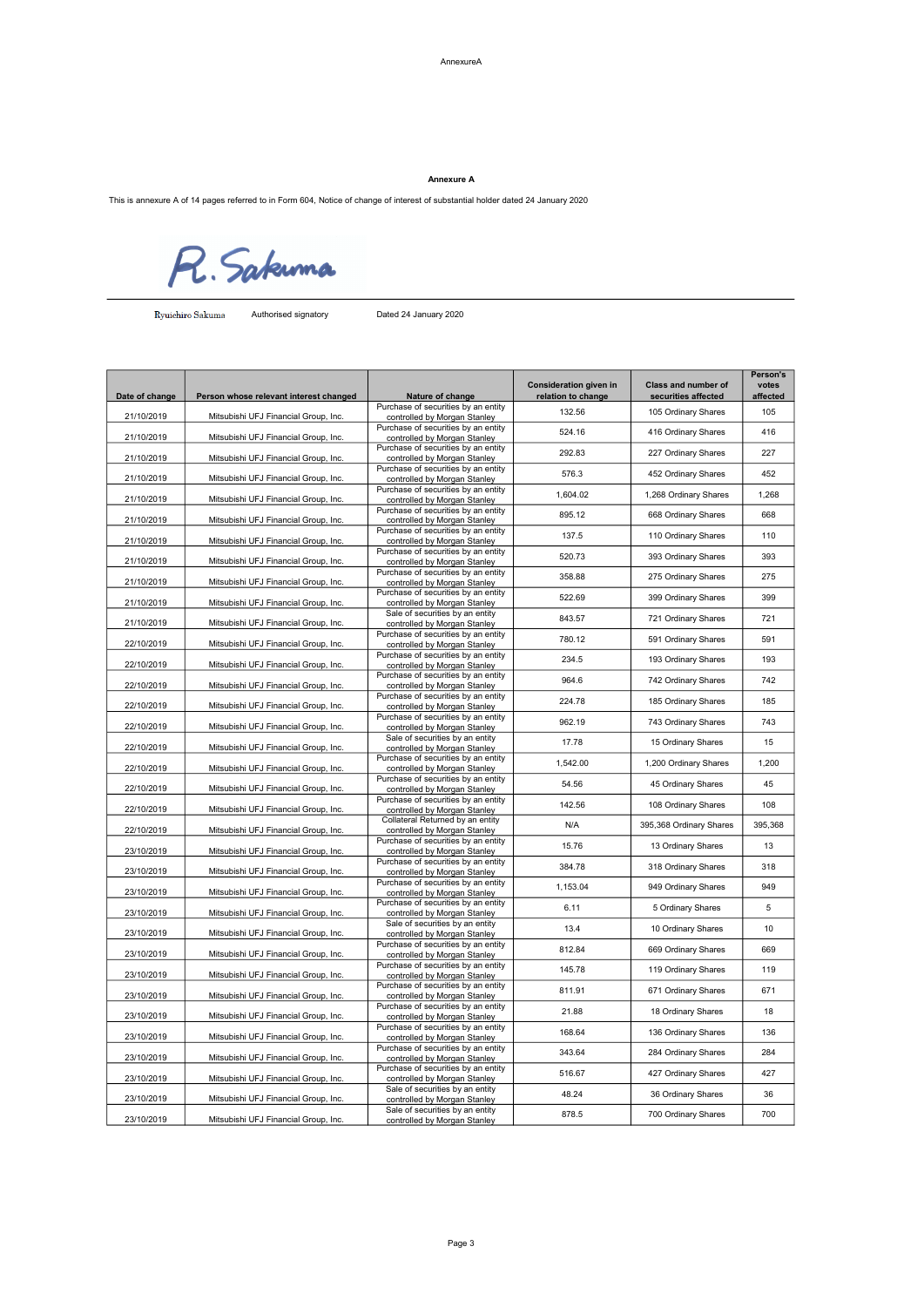| 23/10/2019 | Mitsubishi UFJ Financial Group, Inc. | Purchase of securities by an entity<br>controlled by Morgan Stanley | 159.25   | 130 Ordinary Shares     | 130            |
|------------|--------------------------------------|---------------------------------------------------------------------|----------|-------------------------|----------------|
| 23/10/2019 | Mitsubishi UFJ Financial Group, Inc. | Purchase of securities by an entity<br>controlled by Morgan Stanley | 36.3     | 30 Ordinary Shares      | 30             |
| 23/10/2019 | Mitsubishi UFJ Financial Group, Inc. | Purchase of securities by an entity<br>controlled by Morgan Stanley | 1,293.98 | 1,065 Ordinary Shares   | 1,065          |
| 23/10/2019 | Mitsubishi UFJ Financial Group, Inc. | Purchase of securities by an entity<br>controlled by Morgan Stanley | 349.13   | 285 Ordinary Shares     | 285            |
| 23/10/2019 | Mitsubishi UFJ Financial Group, Inc. | Purchase of securities by an entity<br>controlled by Morgan Stanley | 453.25   | 370 Ordinary Shares     | 370            |
| 23/10/2019 | Mitsubishi UFJ Financial Group, Inc. | Purchase of securities by an entity<br>controlled by Morgan Stanley | 227.85   | 186 Ordinary Shares     | 186            |
| 24/10/2019 | Mitsubishi UFJ Financial Group, Inc. | Sale of securities by an entity<br>controlled by Morgan Stanley     | 234.5    | 193 Ordinary Shares     | 193            |
| 24/10/2019 | Mitsubishi UFJ Financial Group, Inc. | Sale of securities by an entity<br>controlled by Morgan Stanley     | 142.56   | 108 Ordinary Shares     | 108            |
| 24/10/2019 | Mitsubishi UFJ Financial Group, Inc. | Purchase of securities by an entity                                 | 302.58   | 247 Ordinary Shares     | 247            |
| 24/10/2019 | Mitsubishi UFJ Financial Group, Inc. | controlled by Morgan Stanley<br>Sale of securities by an entity     | 249.5    | 200 Ordinary Shares     | 200            |
| 24/10/2019 | Mitsubishi UFJ Financial Group, Inc. | controlled by Morgan Stanley<br>Sale of securities by an entity     | 984.54   | 807 Ordinary Shares     | 807            |
|            |                                      | controlled by Morgan Stanley<br>Sale of securities by an entity     | 850.5    | 700 Ordinary Shares     | 700            |
| 24/10/2019 | Mitsubishi UFJ Financial Group, Inc. | controlled by Morgan Stanley<br>Purchase of securities by an entity | 358.43   | 295 Ordinary Shares     | 295            |
| 24/10/2019 | Mitsubishi UFJ Financial Group, Inc. | controlled by Morgan Stanley<br>Sale of securities by an entity     | 269.27   | 223 Ordinary Shares     | 223            |
| 24/10/2019 | Mitsubishi UFJ Financial Group, Inc. | controlled by Morgan Stanley<br>Purchase of securities by an entity | 86.62    | 71 Ordinary Shares      | 71             |
| 24/10/2019 | Mitsubishi UFJ Financial Group, Inc. | controlled by Morgan Stanley<br>Sale of securities by an entity     | 442.24   | 367 Ordinary Shares     | 367            |
| 24/10/2019 | Mitsubishi UFJ Financial Group, Inc. | controlled by Morgan Stanley<br>Sale of securities by an entity     | 274.4    | 224 Ordinary Shares     | 224            |
| 24/10/2019 | Mitsubishi UFJ Financial Group, Inc. | controlled by Morgan Stanley<br>Purchase of securities by an entity |          |                         | 841            |
| 24/10/2019 | Mitsubishi UFJ Financial Group, Inc. | controlled by Morgan Stanley<br>Sale of securities by an entity     | 1,047.05 | 841 Ordinary Shares     |                |
| 24/10/2019 | Mitsubishi UFJ Financial Group, Inc. | controlled by Morgan Stanley<br>Sale of securities by an entity     | 3,412.56 | 2,832 Ordinary Shares   | 2,832          |
| 24/10/2019 | Mitsubishi UFJ Financial Group, Inc. | controlled by Morgan Stanley<br>Purchase of securities by an entity | 1.686.74 | 1,394 Ordinary Shares   | 1,394          |
| 24/10/2019 | Mitsubishi UFJ Financial Group, Inc. | controlled by Morgan Stanley<br>Collateral Returned by an entity    | 12.2     | 10 Ordinary Shares      | 10             |
| 24/10/2019 | Mitsubishi UFJ Financial Group, Inc. | controlled by Morgan Stanley<br>Sale of securities by an entity     | N/A      | 500,425 Ordinary Shares | 500,425        |
| 25/10/2019 | Mitsubishi UFJ Financial Group, Inc. | controlled by Morgan Stanley<br>Purchase of securities by an entity | 433.18   | 358 Ordinary Shares     | 358            |
| 25/10/2019 | Mitsubishi UFJ Financial Group, Inc. | controlled by Morgan Stanley                                        | 630.41   | 521 Ordinary Shares     | 521            |
| 25/10/2019 | Mitsubishi UFJ Financial Group, Inc. | Purchase of securities by an entity<br>controlled by Morgan Stanley | 267.51   | 222 Ordinary Shares     | 222            |
| 25/10/2019 | Mitsubishi UFJ Financial Group, Inc. | Purchase of securities by an entity<br>controlled by Morgan Stanley | 2.47     | 2 Ordinary Shares       | $\overline{2}$ |
| 25/10/2019 | Mitsubishi UFJ Financial Group, Inc. | Sale of securities by an entity<br>controlled by Morgan Stanley     | 369      | 300 Ordinary Shares     | 300            |
| 25/10/2019 | Mitsubishi UFJ Financial Group, Inc. | Sale of securities by an entity<br>controlled by Morgan Stanley     | 187.24   | 151 Ordinary Shares     | 151            |
| 25/10/2019 | Mitsubishi UFJ Financial Group, Inc. | Purchase of securities by an entity<br>controlled by Morgan Stanley | 104.98   | 85 Ordinary Shares      | 85             |
| 25/10/2019 | Mitsubishi UFJ Financial Group, Inc. | Purchase of securities by an entity<br>controlled by Morgan Stanley | 701.93   | 573 Ordinary Shares     | 573            |
| 25/10/2019 | Mitsubishi UFJ Financial Group, Inc. | Purchase of securities by an entity<br>controlled by Morgan Stanley | 8.47     | 7 Ordinary Shares       | 7              |
| 25/10/2019 | Mitsubishi UFJ Financial Group, Inc. | Purchase of securities by an entity<br>controlled by Morgan Stanley | 100.43   | 83 Ordinary Shares      | 83             |
| 25/10/2019 | Mitsubishi UFJ Financial Group, Inc. | Purchase of securities by an entity<br>controlled by Morgan Stanley | 185.13   | 153 Ordinary Shares     | 153            |
| 25/10/2019 | Mitsubishi UFJ Financial Group, Inc. | Sale of securities by an entity<br>controlled by Morgan Stanley     | 21.87    | 18 Ordinary Shares      | 18             |
| 25/10/2019 | Mitsubishi UFJ Financial Group, Inc. | Sale of securities by an entity<br>controlled by Morgan Stanley     | 15.76    | 13 Ordinary Shares      | 13             |
| 25/10/2019 | Mitsubishi UFJ Financial Group, Inc. | Purchase of securities by an entity<br>controlled by Morgan Stanley | 326.7    | 270 Ordinary Shares     | 270            |
| 25/10/2019 | Mitsubishi UFJ Financial Group, Inc. | Purchase of securities by an entity<br>controlled by Morgan Stanley | 700.28   | 574 Ordinary Shares     | 574            |
| 25/10/2019 | Mitsubishi UFJ Financial Group, Inc. | Sale of securities by an entity<br>controlled by Morgan Stanley     | 1,590.92 | 1,283 Ordinary Shares   | 1,283          |
| 25/10/2019 | Mitsubishi UFJ Financial Group, Inc. | Sale of securities by an entity<br>controlled by Morgan Stanley     | 6.11     | 5 Ordinary Shares       | 5              |
| 25/10/2019 | Mitsubishi UFJ Financial Group, Inc. | Purchase of securities by an entity<br>controlled by Morgan Stanley | 706.02   | 574 Ordinary Shares     | 574            |
| 25/10/2019 | Mitsubishi UFJ Financial Group, Inc. | Sale of securities by an entity<br>controlled by Morgan Stanley     | 127.05   | 105 Ordinary Shares     | 105            |
| 25/10/2019 | Mitsubishi UFJ Financial Group, Inc. | Sale of securities by an entity                                     | 263.11   | 217 Ordinary Shares     | 217            |
|            |                                      | controlled by Morgan Stanley<br>Sale of securities by an entity     | 402.6    | 330 Ordinary Shares     | 330            |
| 25/10/2019 | Mitsubishi UFJ Financial Group, Inc. | controlled by Morgan Stanley<br>Sale of securities by an entity     | 106.92   | 88 Ordinary Shares      | 88             |
| 25/10/2019 | Mitsubishi UFJ Financial Group, Inc. | controlled by Morgan Stanley<br>Purchase of securities by an entity | 38.56    | 32 Ordinary Shares      | 32             |
| 25/10/2019 | Mitsubishi UFJ Financial Group, Inc. | controlled by Morgan Stanley<br>Sale of securities by an entity     | 3,040.48 | 2,452 Ordinary Shares   | 2,452          |
| 25/10/2019 | Mitsubishi UFJ Financial Group, Inc. | controlled by Morgan Stanley                                        |          |                         |                |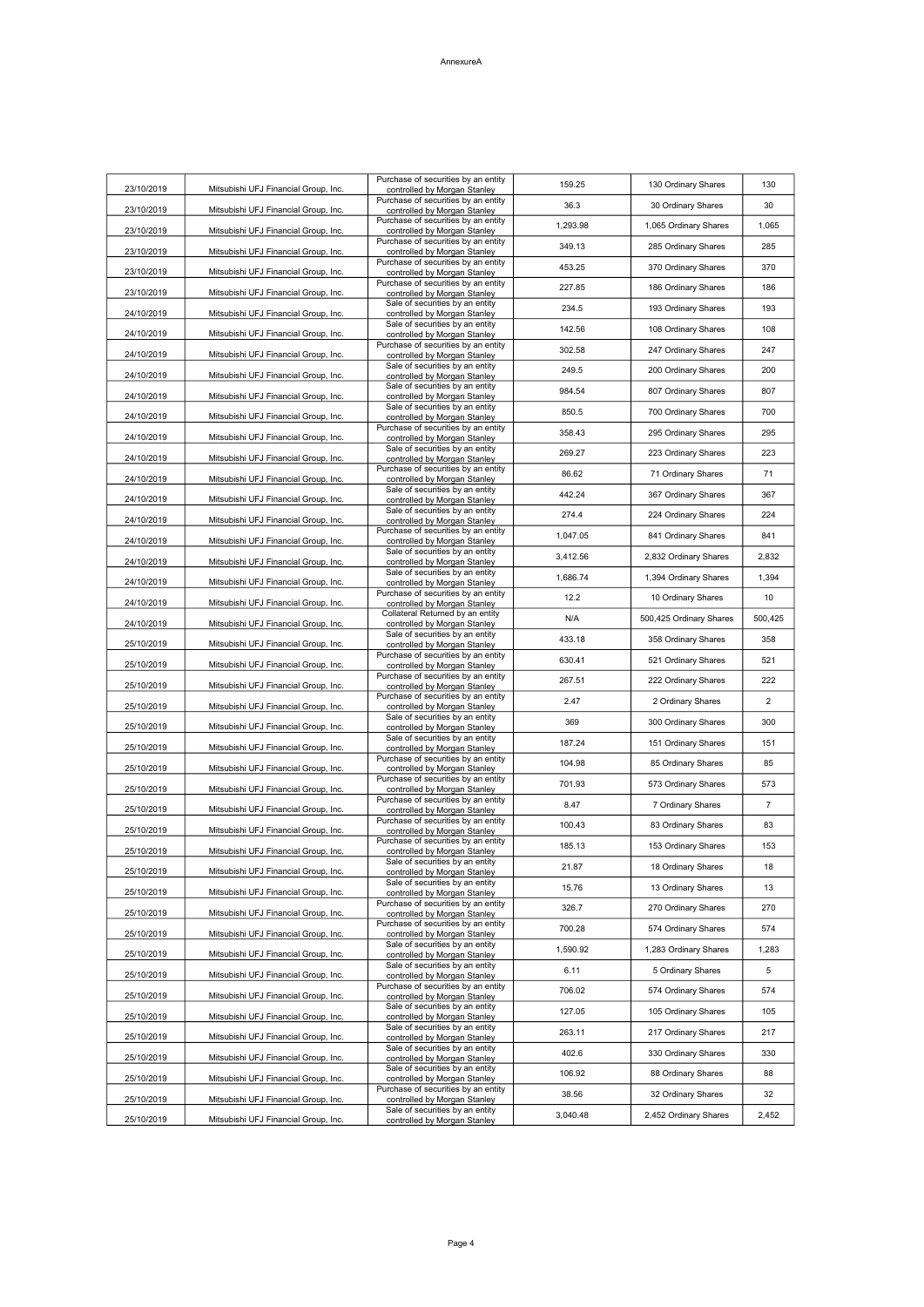| 25/10/2019 | Mitsubishi UFJ Financial Group, Inc. | Purchase of securities by an entity<br>controlled by Morgan Stanley | 947.25 | 767 Ordinary Shares | 767            |
|------------|--------------------------------------|---------------------------------------------------------------------|--------|---------------------|----------------|
| 28/10/2019 | Mitsubishi UFJ Financial Group, Inc. | Purchase of securities by an entity<br>controlled by Morgan Stanley | 278.36 | 231 Ordinary Shares | 231            |
| 28/10/2019 | Mitsubishi UFJ Financial Group, Inc. | Purchase of securities by an entity<br>controlled by Morgan Stanley | 12.4   | 10 Ordinary Shares  | 10             |
| 28/10/2019 | Mitsubishi UFJ Financial Group, Inc. | Purchase of securities by an entity<br>controlled by Morgan Stanley | 20.44  | 17 Ordinary Shares  | 17             |
| 28/10/2019 | Mitsubishi UFJ Financial Group, Inc. | Purchase of securities by an entity<br>controlled by Morgan Stanley | 12.15  | 10 Ordinary Shares  | 10             |
|            |                                      | Purchase of securities by an entity                                 | 4.76   | 4 Ordinary Shares   | $\overline{4}$ |
| 28/10/2019 | Mitsubishi UFJ Financial Group, Inc. | controlled by Morgan Stanley<br>Purchase of securities by an entity | 20.44  | 17 Ordinary Shares  | 17             |
| 28/10/2019 | Mitsubishi UFJ Financial Group, Inc. | controlled by Morgan Stanley<br>Purchase of securities by an entity | 488.03 | 405 Ordinary Shares | 405            |
| 28/10/2019 | Mitsubishi UFJ Financial Group, Inc. | controlled by Morgan Stanley<br>Purchase of securities by an entity | 59.5   | 50 Ordinary Shares  | 50             |
| 28/10/2019 | Mitsubishi UFJ Financial Group, Inc. | controlled by Morgan Stanley<br>Sale of securities by an entity     | 124.44 | 102 Ordinary Shares | 102            |
| 28/10/2019 | Mitsubishi UFJ Financial Group, Inc. | controlled by Morgan Stanley<br>Sale of securities by an entity     | 711.26 | 583 Ordinary Shares | 583            |
| 28/10/2019 | Mitsubishi UFJ Financial Group, Inc. | controlled by Morgan Stanley<br>Purchase of securities by an entity | 422.63 |                     |                |
| 29/10/2019 | Mitsubishi UFJ Financial Group, Inc. | controlled by Morgan Stanley<br>Purchase of securities by an entity |        | 345 Ordinary Shares | 345            |
| 29/10/2019 | Mitsubishi UFJ Financial Group, Inc. | controlled by Morgan Stanley<br>Sale of securities by an entity     | 2.41   | 2 Ordinary Shares   | $\overline{2}$ |
| 29/10/2019 | Mitsubishi UFJ Financial Group, Inc. | controlled by Morgan Stanley<br>Purchase of securities by an entity | 16.06  | 13 Ordinary Shares  | 13             |
| 29/10/2019 | Mitsubishi UFJ Financial Group, Inc. | controlled by Morgan Stanley<br>Purchase of securities by an entity | 96     | 80 Ordinary Shares  | 80             |
| 29/10/2019 | Mitsubishi UFJ Financial Group, Inc. | controlled by Morgan Stanley                                        | 33.08  | 27 Ordinary Shares  | 27             |
| 29/10/2019 | Mitsubishi UFJ Financial Group, Inc. | Purchase of securities by an entity<br>controlled by Morgan Stanley | 395.62 | 329 Ordinary Shares | 329            |
| 29/10/2019 | Mitsubishi UFJ Financial Group, Inc. | Sale of securities by an entity<br>controlled by Morgan Stanley     | 700.28 | 574 Ordinary Shares | 574            |
| 29/10/2019 | Mitsubishi UFJ Financial Group, Inc. | Purchase of securities by an entity<br>controlled by Morgan Stanley | 2.41   | 2 Ordinary Shares   | 2              |
| 30/10/2019 | Mitsubishi UFJ Financial Group, Inc. | Purchase of securities by an entity<br>controlled by Morgan Stanley | 101.79 | 85 Ordinary Shares  | 85             |
| 30/10/2019 | Mitsubishi UFJ Financial Group, Inc. | Purchase of securities by an entity<br>controlled by Morgan Stanley | 34.66  | 29 Ordinary Shares  | 29             |
| 30/10/2019 | Mitsubishi UFJ Financial Group, Inc. | Purchase of securities by an entity<br>controlled by Morgan Stanley | 231.12 | 193 Ordinary Shares | 193            |
| 30/10/2019 | Mitsubishi UFJ Financial Group, Inc. | Sale of securities by an entity<br>controlled by Morgan Stanley     | 428.28 | 344 Ordinary Shares | 344            |
| 30/10/2019 | Mitsubishi UFJ Financial Group, Inc. | Purchase of securities by an entity<br>controlled by Morgan Stanley | 101.79 | 85 Ordinary Shares  | 85             |
| 30/10/2019 | Mitsubishi UFJ Financial Group, Inc. | Purchase of securities by an entity<br>controlled by Morgan Stanley | 328.8  | 274 Ordinary Shares | 274            |
| 30/10/2019 | Mitsubishi UFJ Financial Group, Inc. | Purchase of securities by an entity<br>controlled by Morgan Stanley | 73.2   | 61 Ordinary Shares  | 61             |
| 31/10/2019 | Mitsubishi UFJ Financial Group, Inc. | Sale of securities by an entity<br>controlled by Morgan Stanley     | 2.41   | 2 Ordinary Shares   | $\overline{2}$ |
| 31/10/2019 | Mitsubishi UFJ Financial Group, Inc. | Purchase of securities by an entity                                 | 33.6   | 28 Ordinary Shares  | 28             |
|            |                                      | controlled by Morgan Stanley<br>Purchase of securities by an entity | 8.4    | 7 Ordinary Shares   | $\overline{7}$ |
| 31/10/2019 | Mitsubishi UFJ Financial Group, Inc. | controlled by Morgan Stanley<br>Sale of securities by an entity     | 2.41   | 2 Ordinary Shares   | $\overline{2}$ |
| 31/10/2019 | Mitsubishi UFJ Financial Group, Inc. | controlled by Morgan Stanley<br>Purchase of securities by an entity | 692.88 | 575 Ordinary Shares | 575            |
| 31/10/2019 | Mitsubishi UFJ Financial Group, Inc. | controlled by Morgan Stanley<br>Sale of securities by an entity     | 33.08  | 27 Ordinary Shares  | 27             |
| 31/10/2019 | Mitsubishi UFJ Financial Group, Inc. | controlled by Morgan Stanley<br>Purchase of securities by an entity | 319.33 | 265 Ordinary Shares | 265            |
| 31/10/2019 | Mitsubishi UFJ Financial Group, Inc. | controlled by Morgan Stanley<br>Sale of securities by an entity     | 480    | 400 Ordinary Shares | 400            |
| 1/11/2019  | Mitsubishi UFJ Financial Group, Inc. | controlled by Morgan Stanley<br>Purchase of securities by an entity | 450.67 | 374 Ordinary Shares | 374            |
| 1/11/2019  | Mitsubishi UFJ Financial Group, Inc. | controlled by Morgan Stanley<br>Purchase of securities by an entity |        |                     |                |
| 1/11/2019  | Mitsubishi UFJ Financial Group, Inc. | controlled by Morgan Stanley<br>Sale of securities by an entity     | 621.94 | 514 Ordinary Shares | 514            |
| 1/11/2019  | Mitsubishi UFJ Financial Group, Inc. | controlled by Morgan Stanley<br>Sale of securities by an entity     | 101.79 | 85 Ordinary Shares  | 85             |
| 1/11/2019  | Mitsubishi UFJ Financial Group, Inc. | controlled by Morgan Stanley<br>Sale of securities by an entity     | 73.2   | 61 Ordinary Shares  | 61             |
| 1/11/2019  | Mitsubishi UFJ Financial Group, Inc. | controlled by Morgan Stanley                                        | 112.8  | 94 Ordinary Shares  | 94             |
| 1/11/2019  | Mitsubishi UFJ Financial Group, Inc. | Sale of securities by an entity<br>controlled by Morgan Stanley     | 880.72 | 737 Ordinary Shares | 737            |
| 1/11/2019  | Mitsubishi UFJ Financial Group, Inc. | Purchase of securities by an entity<br>controlled by Morgan Stanley | 224.6  | 186 Ordinary Shares | 186            |
| 1/11/2019  | Mitsubishi UFJ Financial Group, Inc. | Sale of securities by an entity<br>controlled by Morgan Stanley     | 34.66  | 29 Ordinary Shares  | 29             |
| 1/11/2019  | Mitsubishi UFJ Financial Group, Inc. | Purchase of securities by an entity<br>controlled by Morgan Stanley | 375.96 | 312 Ordinary Shares | 312            |
| 1/11/2019  | Mitsubishi UFJ Financial Group, Inc. | Purchase of securities by an entity<br>controlled by Morgan Stanley | 71.39  | 59 Ordinary Shares  | 59             |
| 1/11/2019  | Mitsubishi UFJ Financial Group, Inc. | Sale of securities by an entity<br>controlled by Morgan Stanley     | 101.79 | 85 Ordinary Shares  | 85             |
| 1/11/2019  | Mitsubishi UFJ Financial Group, Inc. | Sale of securities by an entity<br>controlled by Morgan Stanley     | 169.69 | 142 Ordinary Shares | 142            |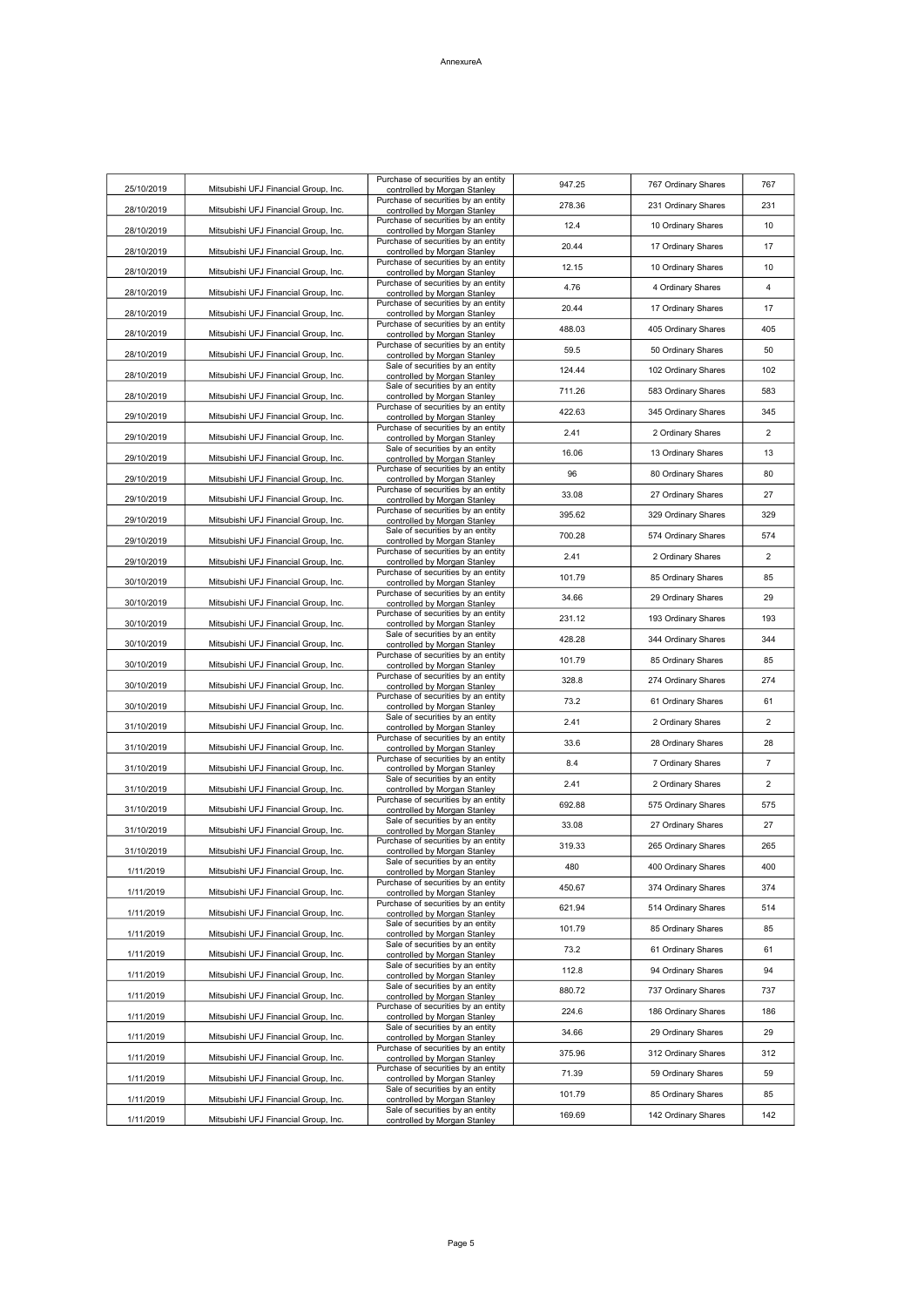| 4/11/2019  | Mitsubishi UFJ Financial Group, Inc. | Purchase of securities by an entity<br>controlled by Morgan Stanley | 417.45   | 345 Ordinary Shares   | 345            |
|------------|--------------------------------------|---------------------------------------------------------------------|----------|-----------------------|----------------|
| 4/11/2019  | Mitsubishi UFJ Financial Group, Inc. | Purchase of securities by an entity<br>controlled by Morgan Stanley | 117.37   | 97 Ordinary Shares    | 97             |
| 4/11/2019  | Mitsubishi UFJ Financial Group, Inc. | Purchase of securities by an entity<br>controlled by Morgan Stanley | 8.38     | 7 Ordinary Shares     | $\overline{7}$ |
| 4/11/2019  | Mitsubishi UFJ Financial Group, Inc. | Purchase of securities by an entity<br>controlled by Morgan Stanley | 97.99    | 82 Ordinary Shares    | 82             |
| 4/11/2019  | Mitsubishi UFJ Financial Group, Inc. | Purchase of securities by an entity<br>controlled by Morgan Stanley | 31.33    | 26 Ordinary Shares    | 26             |
| 4/11/2019  | Mitsubishi UFJ Financial Group, Inc. | Purchase of securities by an entity<br>controlled by Morgan Stanley | 6.03     | 5 Ordinary Shares     | 5              |
| 4/11/2019  | Mitsubishi UFJ Financial Group, Inc. | Purchase of securities by an entity                                 | 573.6    | 478 Ordinary Shares   | 478            |
| 4/11/2019  |                                      | controlled by Morgan Stanley<br>Sale of securities by an entity     | 182.4    | 152 Ordinary Shares   | 152            |
|            | Mitsubishi UFJ Financial Group, Inc. | controlled by Morgan Stanley<br>Purchase of securities by an entity | 219.6    | 183 Ordinary Shares   | 183            |
| 4/11/2019  | Mitsubishi UFJ Financial Group, Inc. | controlled by Morgan Stanley<br>Purchase of securities by an entity | 428.97   | 362 Ordinary Shares   | 362            |
| 5/11/2019  | Mitsubishi UFJ Financial Group, Inc. | controlled by Morgan Stanley<br>Purchase of securities by an entity | 490.59   | 414 Ordinary Shares   | 414            |
| 5/11/2019  | Mitsubishi UFJ Financial Group, Inc. | controlled by Morgan Stanley<br>Purchase of securities by an entity | 14.19    | 12 Ordinary Shares    | 12             |
| 5/11/2019  | Mitsubishi UFJ Financial Group, Inc. | controlled by Morgan Stanley<br>Sale of securities by an entity     | 189.6    | 158 Ordinary Shares   | 158            |
| 6/11/2019  | Mitsubishi UFJ Financial Group, Inc. | controlled by Morgan Stanley<br>Sale of securities by an entity     | 15.6     | 13 Ordinary Shares    | 13             |
| 6/11/2019  | Mitsubishi UFJ Financial Group, Inc. | controlled by Morgan Stanley<br>Sale of securities by an entity     |          |                       | 345            |
| 6/11/2019  | Mitsubishi UFJ Financial Group, Inc. | controlled by Morgan Stanley<br>Sale of securities by an entity     | 417.45   | 345 Ordinary Shares   |                |
| 6/11/2019  | Mitsubishi UFJ Financial Group, Inc. | controlled by Morgan Stanley<br>Sale of securities by an entity     | 837.48   | 695 Ordinary Shares   | 695            |
| 6/11/2019  | Mitsubishi UFJ Financial Group, Inc. | controlled by Morgan Stanley<br>Sale of securities by an entity     | 270.56   | 225 Ordinary Shares   | 225            |
| 6/11/2019  | Mitsubishi UFJ Financial Group, Inc. | controlled by Morgan Stanley<br>Sale of securities by an entity     | 6.03     | 5 Ordinary Shares     | 5              |
| 7/11/2019  | Mitsubishi UFJ Financial Group, Inc. | controlled by Morgan Stanley<br>Sale of securities by an entity     | 289.14   | 244 Ordinary Shares   | 244            |
| 7/11/2019  | Mitsubishi UFJ Financial Group, Inc. | controlled by Morgan Stanley<br>Sale of securities by an entity     | 116.13   | 98 Ordinary Shares    | 98             |
| 7/11/2019  | Mitsubishi UFJ Financial Group, Inc. | controlled by Morgan Stanley                                        | 2,735.81 | 2,299 Ordinary Shares | 2,299          |
| 7/11/2019  | Mitsubishi UFJ Financial Group, Inc. | Sale of securities by an entity<br>controlled by Morgan Stanley     | 1.19     | 1 Ordinary Shares     | $\mathbf{1}$   |
| 7/11/2019  | Mitsubishi UFJ Financial Group, Inc. | Sale of securities by an entity<br>controlled by Morgan Stanley     | 44.03    | 37 Ordinary Shares    | 37             |
| 7/11/2019  | Mitsubishi UFJ Financial Group, Inc. | Sale of securities by an entity<br>controlled by Morgan Stanley     | 296.25   | 250 Ordinary Shares   | 250            |
| 7/11/2019  | Mitsubishi UFJ Financial Group, Inc. | Sale of securities by an entity<br>controlled by Morgan Stanley     | 312.84   | 264 Ordinary Shares   | 264            |
| 7/11/2019  | Mitsubishi UFJ Financial Group, Inc. | Sale of securities by an entity<br>controlled by Morgan Stanley     | 9.6      | 8 Ordinary Shares     | 8              |
| 8/11/2019  | Mitsubishi UFJ Financial Group, Inc. | Sale of securities by an entity<br>controlled by Morgan Stanley     | 45.6     | 38 Ordinary Shares    | 38             |
| 8/11/2019  | Mitsubishi UFJ Financial Group, Inc. | Sale of securities by an entity<br>controlled by Morgan Stanley     | 283.22   | 237 Ordinary Shares   | 237            |
| 8/11/2019  | Mitsubishi UFJ Financial Group, Inc. | Sale of securities by an entity<br>controlled by Morgan Stanley     | 57.24    | 48 Ordinary Shares    | 48             |
| 8/11/2019  | Mitsubishi UFJ Financial Group, Inc. | Sale of securities by an entity<br>controlled by Morgan Stanley     | 3,099.83 | 2,594 Ordinary Shares | 2,594          |
| 8/11/2019  | Mitsubishi UFJ Financial Group, Inc. | Purchase of securities by an entity<br>controlled by Morgan Stanley | 520.3    | 430 Ordinary Shares   | 430            |
| 8/11/2019  | Mitsubishi UFJ Financial Group, Inc. | Sale of securities by an entity<br>controlled by Morgan Stanley     | 1,311.38 | 1,102 Ordinary Shares | 1,102          |
| 8/11/2019  | Mitsubishi UFJ Financial Group, Inc. | Sale of securities by an entity<br>controlled by Morgan Stanley     | 114.48   | 96 Ordinary Shares    | 96             |
| 8/11/2019  | Mitsubishi UFJ Financial Group, Inc. | Sale of securities by an entity<br>controlled by Morgan Stanley     | 910.8    | 759 Ordinary Shares   | 759            |
| 8/11/2019  | Mitsubishi UFJ Financial Group, Inc. | Sale of securities by an entity<br>controlled by Morgan Stanley     | 195.16   | 164 Ordinary Shares   | 164            |
| 11/11/2019 | Mitsubishi UFJ Financial Group, Inc. | Sale of securities by an entity<br>controlled by Morgan Stanley     | 620.98   | 509 Ordinary Shares   | 509            |
| 11/11/2019 | Mitsubishi UFJ Financial Group, Inc. | Purchase of securities by an entity<br>controlled by Morgan Stanley | 387.6    | 323 Ordinary Shares   | 323            |
| 11/11/2019 | Mitsubishi UFJ Financial Group, Inc. | Sale of securities by an entity<br>controlled by Morgan Stanley     | 104.4    | 87 Ordinary Shares    | 87             |
| 11/11/2019 | Mitsubishi UFJ Financial Group, Inc. | Purchase of securities by an entity<br>controlled by Morgan Stanley | 27.54    | 23 Ordinary Shares    | 23             |
| 11/11/2019 | Mitsubishi UFJ Financial Group, Inc. | Purchase of securities by an entity<br>controlled by Morgan Stanley | 2.4      | 2 Ordinary Shares     | $\overline{2}$ |
| 11/11/2019 | Mitsubishi UFJ Financial Group, Inc. | Sale of securities by an entity                                     | 15.86    | 13 Ordinary Shares    | 13             |
|            |                                      | controlled by Morgan Stanley<br>Purchase of securities by an entity | 303.6    | 253 Ordinary Shares   | 253            |
| 11/11/2019 | Mitsubishi UFJ Financial Group, Inc. | controlled by Morgan Stanley<br>Sale of securities by an entity     | 54       | 45 Ordinary Shares    | 45             |
| 11/11/2019 | Mitsubishi UFJ Financial Group, Inc. | controlled by Morgan Stanley<br>Sale of securities by an entity     | $1.2$    | 1 Ordinary Shares     | $\mathbf{1}$   |
| 11/11/2019 | Mitsubishi UFJ Financial Group, Inc. | controlled by Morgan Stanley<br>Sale of securities by an entity     | 3.62     | 3 Ordinary Shares     | 3              |
| 12/11/2019 | Mitsubishi UFJ Financial Group, Inc. | controlled by Morgan Stanley<br>Sale of securities by an entity     | 613.35   | 509 Ordinary Shares   | 509            |
| 12/11/2019 | Mitsubishi UFJ Financial Group, Inc. | controlled by Morgan Stanley                                        |          |                       |                |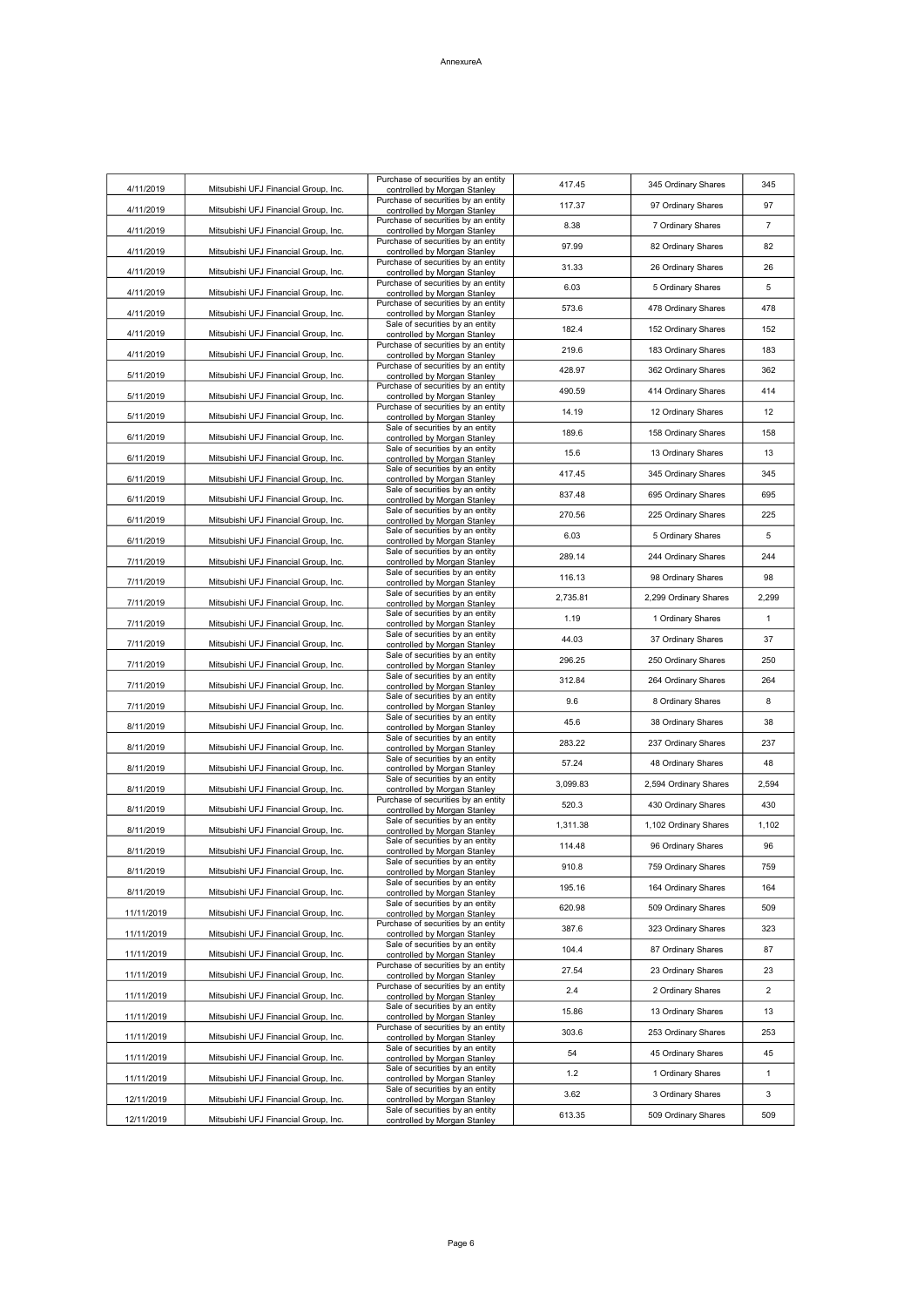| 12/11/2019 | Mitsubishi UFJ Financial Group, Inc. | Sale of securities by an entity<br>controlled by Morgan Stanley     | 50.82    | 42 Ordinary Shares    | 42             |
|------------|--------------------------------------|---------------------------------------------------------------------|----------|-----------------------|----------------|
| 12/11/2019 | Mitsubishi UFJ Financial Group, Inc. | Sale of securities by an entity<br>controlled by Morgan Stanley     | 70.18    | 58 Ordinary Shares    | 58             |
| 13/11/2019 | Mitsubishi UFJ Financial Group, Inc. | Purchase of securities by an entity<br>controlled by Morgan Stanley | 4.84     | 4 Ordinary Shares     | $\overline{4}$ |
| 13/11/2019 | Mitsubishi UFJ Financial Group, Inc. | Purchase of securities by an entity<br>controlled by Morgan Stanley | 92.4     | 77 Ordinary Shares    | 77             |
| 13/11/2019 | Mitsubishi UFJ Financial Group, Inc. | Sale of securities by an entity<br>controlled by Morgan Stanley     | 28.8     | 24 Ordinary Shares    | 24             |
| 13/11/2019 | Mitsubishi UFJ Financial Group, Inc. | Sale of securities by an entity<br>controlled by Morgan Stanley     | 2.4      | 2 Ordinary Shares     | $\overline{2}$ |
|            |                                      | Sale of securities by an entity                                     | 934.8    | 779 Ordinary Shares   | 779            |
| 13/11/2019 | Mitsubishi UFJ Financial Group, Inc. | controlled by Morgan Stanley<br>Sale of securities by an entity     | 764.72   | 632 Ordinary Shares   | 632            |
| 13/11/2019 | Mitsubishi UFJ Financial Group, Inc. | controlled by Morgan Stanley<br>Purchase of securities by an entity | 307.34   | 254 Ordinary Shares   | 254            |
| 13/11/2019 | Mitsubishi UFJ Financial Group, Inc. | controlled by Morgan Stanley<br>Purchase of securities by an entity | 25.2     | 21 Ordinary Shares    | 21             |
| 13/11/2019 | Mitsubishi UFJ Financial Group, Inc. | controlled by Morgan Stanley<br>Purchase of securities by an entity | 1.21     | 1 Ordinary Shares     | $\mathbf{1}$   |
| 14/11/2019 | Mitsubishi UFJ Financial Group, Inc. | controlled by Morgan Stanley<br>Sale of securities by an entity     | 9.48     | 8 Ordinary Shares     | 8              |
| 14/11/2019 | Mitsubishi UFJ Financial Group, Inc. | controlled by Morgan Stanley<br>Purchase of securities by an entity | 6.04     |                       | 5              |
| 14/11/2019 | Mitsubishi UFJ Financial Group, Inc. | controlled by Morgan Stanley<br>Purchase of securities by an entity | 6.04     | 5 Ordinary Shares     | 5              |
| 14/11/2019 | Mitsubishi UFJ Financial Group, Inc. | controlled by Morgan Stanley<br>Purchase of securities by an entity |          | 5 Ordinary Shares     |                |
| 15/11/2019 | Mitsubishi UFJ Financial Group, Inc. | controlled by Morgan Stanley<br>Purchase of securities by an entity | 436.65   | 355 Ordinary Shares   | 355            |
| 15/11/2019 | Mitsubishi UFJ Financial Group, Inc. | controlled by Morgan Stanley<br>Sale of securities by an entity     | 4,244.73 | 3,451 Ordinary Shares | 3,451          |
| 15/11/2019 | Mitsubishi UFJ Financial Group, Inc. | controlled by Morgan Stanley<br>Purchase of securities by an entity | 328.8    | 274 Ordinary Shares   | 274            |
| 15/11/2019 | Mitsubishi UFJ Financial Group, Inc. | controlled by Morgan Stanley                                        | 333.45   | 270 Ordinary Shares   | 270            |
| 15/11/2019 | Mitsubishi UFJ Financial Group, Inc. | Purchase of securities by an entity<br>controlled by Morgan Stanley | 863.27   | 699 Ordinary Shares   | 699            |
| 15/11/2019 | Mitsubishi UFJ Financial Group, Inc. | Purchase of securities by an entity<br>controlled by Morgan Stanley | 639.45   | 522 Ordinary Shares   | 522            |
| 15/11/2019 | Mitsubishi UFJ Financial Group, Inc. | Sale of securities by an entity<br>controlled by Morgan Stanley     | 114.48   | 95 Ordinary Shares    | 95             |
| 15/11/2019 | Mitsubishi UFJ Financial Group, Inc. | Purchase of securities by an entity<br>controlled by Morgan Stanley | 98.4     | 80 Ordinary Shares    | 80             |
| 15/11/2019 | Mitsubishi UFJ Financial Group, Inc. | Purchase of securities by an entity<br>controlled by Morgan Stanley | 33.01    | 27 Ordinary Shares    | 27             |
| 15/11/2019 | Mitsubishi UFJ Financial Group, Inc. | Purchase of securities by an entity<br>controlled by Morgan Stanley | 281.75   | 230 Ordinary Shares   | 230            |
| 15/11/2019 | Mitsubishi UFJ Financial Group, Inc. | Purchase of securities by an entity<br>controlled by Morgan Stanley | 4.91     | 4 Ordinary Shares     | 4              |
| 15/11/2019 | Mitsubishi UFJ Financial Group, Inc. | Sale of securities by an entity<br>controlled by Morgan Stanley     | 266.09   | 219 Ordinary Shares   | 219            |
| 15/11/2019 | Mitsubishi UFJ Financial Group, Inc. | Sale of securities by an entity<br>controlled by Morgan Stanley     | 161.81   | 134 Ordinary Shares   | 134            |
| 15/11/2019 | Mitsubishi UFJ Financial Group, Inc. | Purchase of securities by an entity<br>controlled by Morgan Stanley | 333.45   | 270 Ordinary Shares   | 270            |
| 18/11/2019 | Mitsubishi UFJ Financial Group, Inc. | Purchase of securities by an entity<br>controlled by Morgan Stanley | 54.68    | 45 Ordinary Shares    | 45             |
| 18/11/2019 | Mitsubishi UFJ Financial Group, Inc. | Purchase of securities by an entity<br>controlled by Morgan Stanley | 400.16   | 328 Ordinary Shares   | 328            |
| 18/11/2019 | Mitsubishi UFJ Financial Group, Inc. | Purchase of securities by an entity<br>controlled by Morgan Stanley | 601.46   | 493 Ordinary Shares   | 493            |
| 18/11/2019 | Mitsubishi UFJ Financial Group, Inc. | Purchase of securities by an entity<br>controlled by Morgan Stanley | 1,633.58 | 1,339 Ordinary Shares | 1,339          |
| 18/11/2019 | Mitsubishi UFJ Financial Group, Inc. | Sale of securities by an entity<br>controlled by Morgan Stanley     | 436.21   | 362 Ordinary Shares   | 362            |
| 18/11/2019 | Mitsubishi UFJ Financial Group, Inc. | Sale of securities by an entity<br>controlled by Morgan Stanley     | 6.04     | 5 Ordinary Shares     | 5              |
| 18/11/2019 | Mitsubishi UFJ Financial Group, Inc. | Sale of securities by an entity<br>controlled by Morgan Stanley     | 462.72   | 384 Ordinary Shares   | 384            |
| 18/11/2019 | Mitsubishi UFJ Financial Group, Inc. | Sale of securities by an entity                                     | 342      | 285 Ordinary Shares   | 285            |
|            |                                      | controlled by Morgan Stanley<br>Purchase of securities by an entity | 455.7    | 372 Ordinary Shares   | 372            |
| 18/11/2019 | Mitsubishi UFJ Financial Group, Inc. | controlled by Morgan Stanley<br>Sale of securities by an entity     | 6.04     | 5 Ordinary Shares     | 5              |
| 18/11/2019 | Mitsubishi UFJ Financial Group, Inc. | controlled by Morgan Stanley<br>Sale of securities by an entity     | 47.19    | 39 Ordinary Shares    | 39             |
| 18/11/2019 | Mitsubishi UFJ Financial Group, Inc. | controlled by Morgan Stanley<br>Sale of securities by an entity     | 333.45   | 270 Ordinary Shares   | 270            |
| 19/11/2019 | Mitsubishi UFJ Financial Group, Inc. | controlled by Morgan Stanley<br>Sale of securities by an entity     | 386.22   | 314 Ordinary Shares   | 314            |
| 19/11/2019 | Mitsubishi UFJ Financial Group, Inc. | controlled by Morgan Stanley<br>Sale of securities by an entity     | 333.45   | 270 Ordinary Shares   | 270            |
| 19/11/2019 | Mitsubishi UFJ Financial Group, Inc. | controlled by Morgan Stanley<br>Purchase of securities by an entity |          |                       |                |
| 19/11/2019 | Mitsubishi UFJ Financial Group, Inc. | controlled by Morgan Stanley<br>Sale of securities by an entity     | 14.76    | 12 Ordinary Shares    | 12             |
| 19/11/2019 | Mitsubishi UFJ Financial Group, Inc. | controlled by Morgan Stanley<br>Sale of securities by an entity     | 98.4     | 80 Ordinary Shares    | 80             |
| 19/11/2019 | Mitsubishi UFJ Financial Group, Inc. | controlled by Morgan Stanley<br>Purchase of securities by an entity | 25.73    | 21 Ordinary Shares    | 21             |
| 19/11/2019 | Mitsubishi UFJ Financial Group, Inc. | controlled by Morgan Stanley                                        | 80.85    | 66 Ordinary Shares    | 66             |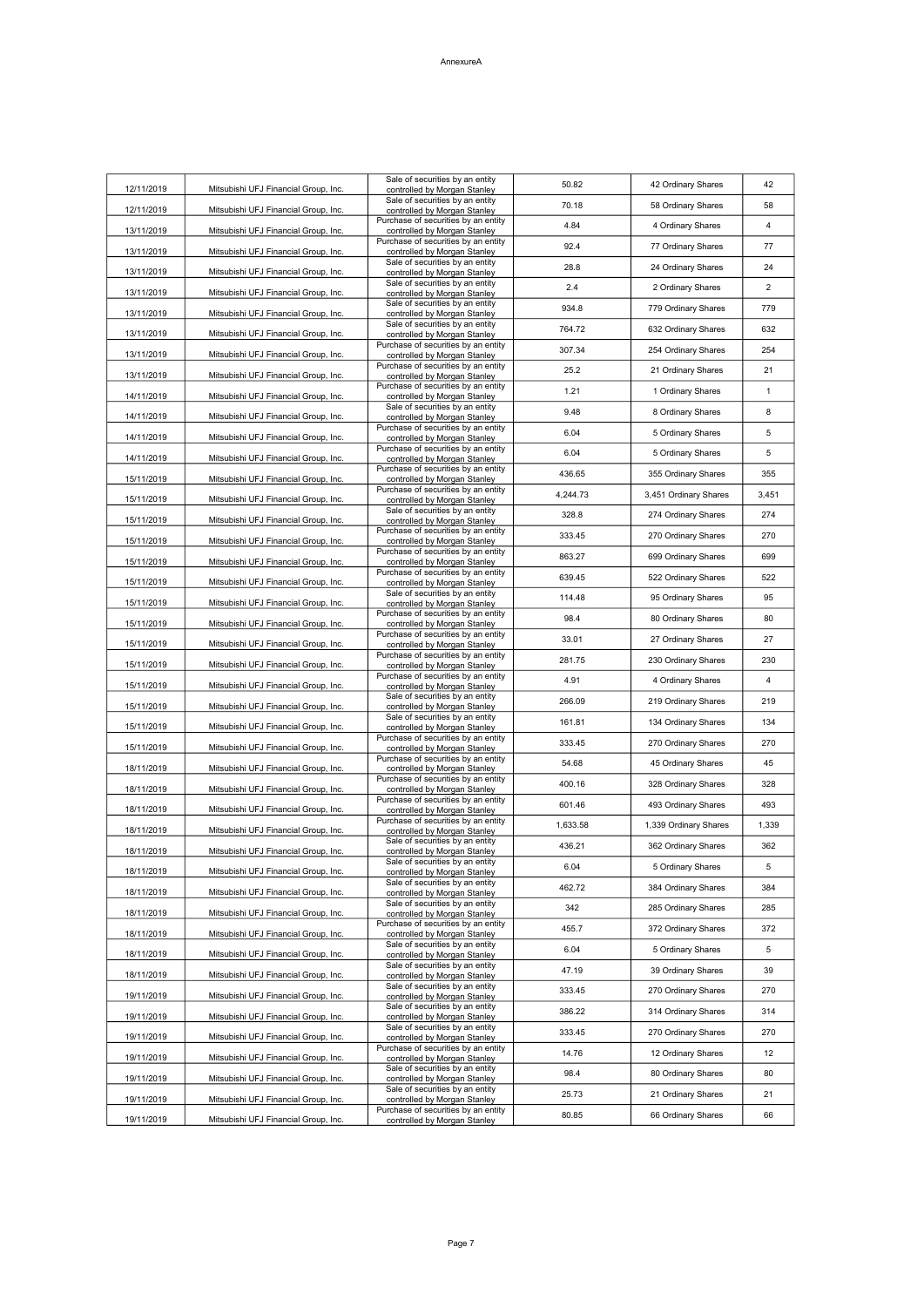| 20/11/2019 | Mitsubishi UFJ Financial Group, Inc. | Purchase of securities by an entity<br>controlled by Morgan Stanley | 7.64     | 6 Ordinary Shares     | 6            |
|------------|--------------------------------------|---------------------------------------------------------------------|----------|-----------------------|--------------|
| 20/11/2019 | Mitsubishi UFJ Financial Group, Inc. | Sale of securities by an entity<br>controlled by Morgan Stanley     | 237.41   | 195 Ordinary Shares   | 195          |
| 20/11/2019 | Mitsubishi UFJ Financial Group, Inc. | Sale of securities by an entity<br>controlled by Morgan Stanley     | 547.97   | 451 Ordinary Shares   | 451          |
| 20/11/2019 | Mitsubishi UFJ Financial Group, Inc. | Sale of securities by an entity<br>controlled by Morgan Stanley     | 400.16   | 328 Ordinary Shares   | 328          |
| 20/11/2019 | Mitsubishi UFJ Financial Group, Inc. | Purchase of securities by an entity<br>controlled by Morgan Stanley | 1.28     | 1 Ordinary Shares     | $\mathbf{1}$ |
| 20/11/2019 | Mitsubishi UFJ Financial Group, Inc. | Sale of securities by an entity<br>controlled by Morgan Stanley     | 394.45   | 322 Ordinary Shares   | 322          |
| 20/11/2019 | Mitsubishi UFJ Financial Group, Inc. | Purchase of securities by an entity<br>controlled by Morgan Stanley | 7.64     | 6 Ordinary Shares     | 6            |
| 21/11/2019 | Mitsubishi UFJ Financial Group, Inc. | Purchase of securities by an entity<br>controlled by Morgan Stanley | 451.61   | 357 Ordinary Shares   | 357          |
| 21/11/2019 | Mitsubishi UFJ Financial Group, Inc. | Sale of securities by an entity<br>controlled by Morgan Stanley     | 377.3    | 308 Ordinary Shares   | 308          |
| 21/11/2019 | Mitsubishi UFJ Financial Group, Inc. | Sale of securities by an entity<br>controlled by Morgan Stanley     | 14.76    | 12 Ordinary Shares    | 12           |
| 21/11/2019 | Mitsubishi UFJ Financial Group, Inc. | Sale of securities by an entity<br>controlled by Morgan Stanley     | 445.26   | 362 Ordinary Shares   | 362          |
|            |                                      | Sale of securities by an entity                                     | 480.93   | 391 Ordinary Shares   | 391          |
| 21/11/2019 | Mitsubishi UFJ Financial Group, Inc. | controlled by Morgan Stanley<br>Purchase of securities by an entity | 1,853.85 | 1,454 Ordinary Shares | 1,454        |
| 21/11/2019 | Mitsubishi UFJ Financial Group, Inc. | controlled by Morgan Stanley<br>Sale of securities by an entity     | 1,899.98 | 1,551 Ordinary Shares | 1,551        |
| 21/11/2019 | Mitsubishi UFJ Financial Group, Inc. | controlled by Morgan Stanley<br>Sale of securities by an entity     | 754.47   | 606 Ordinary Shares   | 606          |
| 22/11/2019 | Mitsubishi UFJ Financial Group, Inc. | controlled by Morgan Stanley<br>Purchase of securities by an entity | 1,485.11 | 1,174 Ordinary Shares | 1,174        |
| 22/11/2019 | Mitsubishi UFJ Financial Group, Inc. | controlled by Morgan Stanley<br>Sale of securities by an entity     | 35.56    | 28 Ordinary Shares    | 28           |
| 22/11/2019 | Mitsubishi UFJ Financial Group, Inc. | controlled by Morgan Stanley<br>Sale of securities by an entity     | 7.64     | 6 Ordinary Shares     | 6            |
| 22/11/2019 | Mitsubishi UFJ Financial Group, Inc. | controlled by Morgan Stanley<br>Sale of securities by an entity     | 481.12   | 388 Ordinary Shares   | 388          |
| 22/11/2019 | Mitsubishi UFJ Financial Group, Inc. | controlled by Morgan Stanley<br>Purchase of securities by an entity | 114.66   | 91 Ordinary Shares    | 91           |
| 22/11/2019 | Mitsubishi UFJ Financial Group, Inc. | controlled by Morgan Stanley<br>Sale of securities by an entity     |          |                       |              |
| 22/11/2019 | Mitsubishi UFJ Financial Group, Inc. | controlled by Morgan Stanley<br>Purchase of securities by an entity | 7.64     | 6 Ordinary Shares     | 6            |
| 22/11/2019 | Mitsubishi UFJ Financial Group, Inc. | controlled by Morgan Stanley<br>Sale of securities by an entity     | 17.68    | 14 Ordinary Shares    | 14           |
| 22/11/2019 | Mitsubishi UFJ Financial Group, Inc. | controlled by Morgan Stanley<br>Purchase of securities by an entity | 781.2    | 630 Ordinary Shares   | 630          |
| 22/11/2019 | Mitsubishi UFJ Financial Group, Inc. | controlled by Morgan Stanley<br>Sale of securities by an entity     | 274.32   | 216 Ordinary Shares   | 216          |
| 22/11/2019 | Mitsubishi UFJ Financial Group, Inc. | controlled by Morgan Stanley<br>Purchase of securities by an entity | 42.42    | 34 Ordinary Shares    | 34           |
| 22/11/2019 | Mitsubishi UFJ Financial Group, Inc. | controlled by Morgan Stanley<br>Sale of securities by an entity     | 49.73    | 39 Ordinary Shares    | 39           |
| 25/11/2019 | Mitsubishi UFJ Financial Group, Inc. | controlled by Morgan Stanley<br>Sale of securities by an entity     | 435.96   | 346 Ordinary Shares   | 346          |
| 25/11/2019 | Mitsubishi UFJ Financial Group, Inc. | controlled by Morgan Stanley<br>Purchase of securities by an entity | 7.61     | 6 Ordinary Shares     | 6            |
| 25/11/2019 | Mitsubishi UFJ Financial Group, Inc. | controlled by Morgan Stanley                                        | 620.8    | 485 Ordinary Shares   | 485          |
| 25/11/2019 | Mitsubishi UFJ Financial Group, Inc. | Purchase of securities by an entity<br>controlled by Morgan Stanley | 776.96   | 607 Ordinary Shares   | 607          |
| 25/11/2019 | Mitsubishi UFJ Financial Group, Inc. | Sale of securities by an entity<br>controlled by Morgan Stanley     | 10.14    | 8 Ordinary Shares     | 8            |
| 25/11/2019 | Mitsubishi UFJ Financial Group, Inc. | Sale of securities by an entity<br>controlled by Morgan Stanley     | 135.15   | 106 Ordinary Shares   | 106          |
| 25/11/2019 | Mitsubishi UFJ Financial Group, Inc. | Sale of securities by an entity<br>controlled by Morgan Stanley     | 1.27     | 1 Ordinary Shares     | $\mathbf{1}$ |
| 25/11/2019 | Mitsubishi UFJ Financial Group, Inc. | Sale of securities by an entity<br>controlled by Morgan Stanley     | 152.22   | 118 Ordinary Shares   | 118          |
| 25/11/2019 | Mitsubishi UFJ Financial Group, Inc. | Purchase of securities by an entity<br>controlled by Morgan Stanley | 81.9     | 65 Ordinary Shares    | 65           |
| 25/11/2019 | Mitsubishi UFJ Financial Group, Inc. | Sale of securities by an entity<br>controlled by Morgan Stanley     | 415.4    | 335 Ordinary Shares   | 335          |
| 25/11/2019 | Mitsubishi UFJ Financial Group, Inc. | Sale of securities by an entity<br>controlled by Morgan Stanley     | 400.64   | 313 Ordinary Shares   | 313          |
| 25/11/2019 | Mitsubishi UFJ Financial Group, Inc. | Purchase of securities by an entity<br>controlled by Morgan Stanley | 388.88   | 305 Ordinary Shares   | 305          |
| 25/11/2019 | Mitsubishi UFJ Financial Group, Inc. | Sale of securities by an entity<br>controlled by Morgan Stanley     | 498.41   | 394 Ordinary Shares   | 394          |
| 25/11/2019 | Mitsubishi UFJ Financial Group, Inc. | Sale of securities by an entity<br>controlled by Morgan Stanley     | 94.35    | 74 Ordinary Shares    | 74           |
| 25/11/2019 | Mitsubishi UFJ Financial Group, Inc. | Purchase of securities by an entity<br>controlled by Morgan Stanley | 3.82     | 3 Ordinary Shares     | 3            |
| 25/11/2019 | Mitsubishi UFJ Financial Group, Inc. | Sale of securities by an entity<br>controlled by Morgan Stanley     | 284.63   | 225 Ordinary Shares   | 225          |
| 25/11/2019 | Mitsubishi UFJ Financial Group, Inc. | Sale of securities by an entity<br>controlled by Morgan Stanley     | 80.01    | 63 Ordinary Shares    | 63           |
| 25/11/2019 | Mitsubishi UFJ Financial Group, Inc. | Sale of securities by an entity<br>controlled by Morgan Stanley     | 331.47   | 261 Ordinary Shares   | 261          |
| 25/11/2019 | Mitsubishi UFJ Financial Group, Inc. | Purchase of securities by an entity<br>controlled by Morgan Stanley | 70.56    | 56 Ordinary Shares    | 56           |
| 25/11/2019 | Mitsubishi UFJ Financial Group, Inc. | Purchase of securities by an entity<br>controlled by Morgan Stanley | 186.33   | 145 Ordinary Shares   | 145          |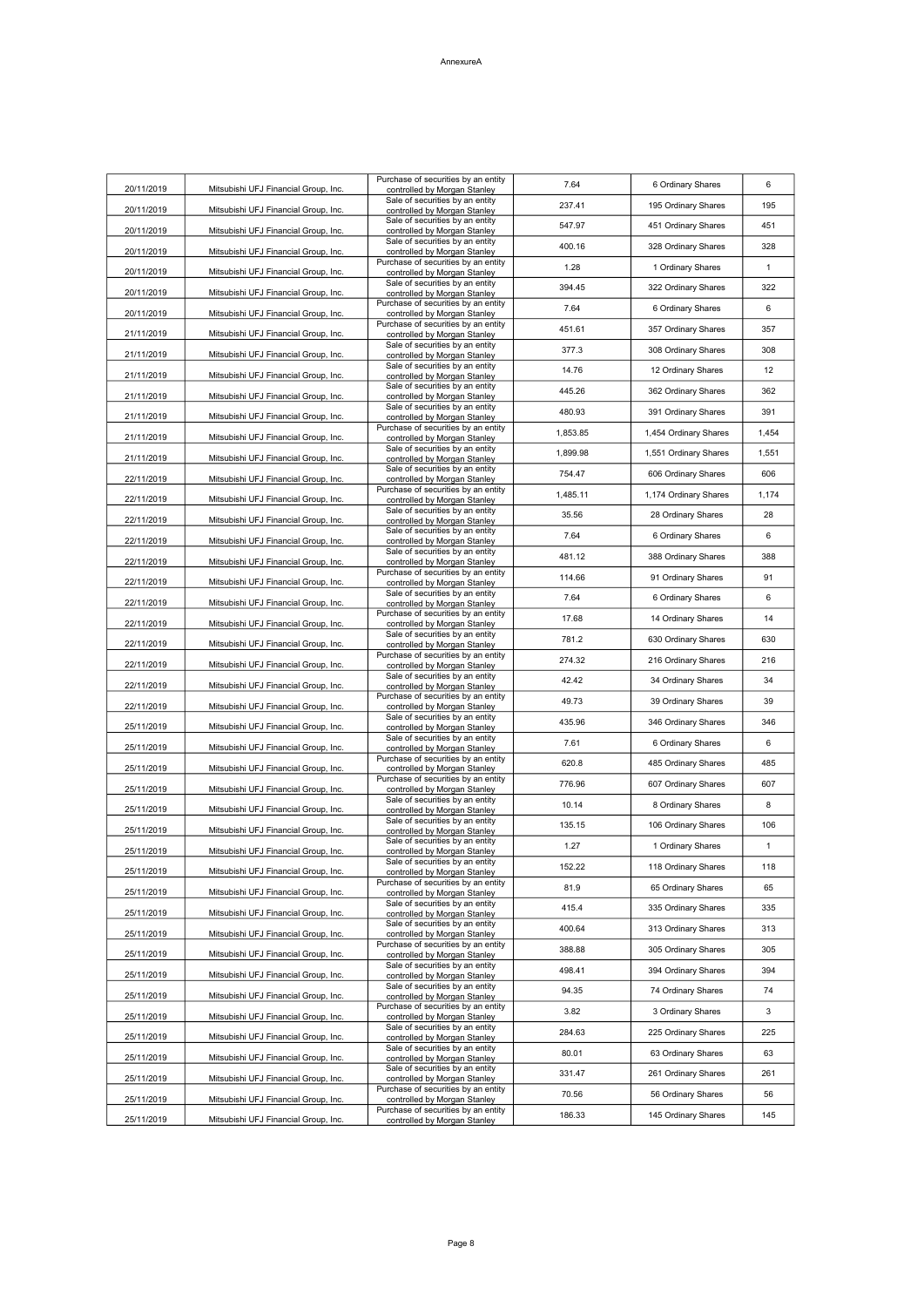| 25/11/2019 | Mitsubishi UFJ Financial Group, Inc. | Sale of securities by an entity<br>controlled by Morgan Stanley     | 451.61   | 357 Ordinary Shares   | 357   |
|------------|--------------------------------------|---------------------------------------------------------------------|----------|-----------------------|-------|
| 25/11/2019 | Mitsubishi UFJ Financial Group, Inc. | Sale of securities by an entity<br>controlled by Morgan Stanley     | 267.28   | 208 Ordinary Shares   | 208   |
| 25/11/2019 | Mitsubishi UFJ Financial Group, Inc. | Sale of securities by an entity<br>controlled by Morgan Stanley     | 50.8     | 40 Ordinary Shares    | 40    |
| 26/11/2019 | Mitsubishi UFJ Financial Group, Inc. | Sale of securities by an entity<br>controlled by Morgan Stanley     | 327.6    | 260 Ordinary Shares   | 260   |
|            |                                      | Sale of securities by an entity                                     | 464.82   | 366 Ordinary Shares   | 366   |
| 26/11/2019 | Mitsubishi UFJ Financial Group, Inc. | controlled by Morgan Stanley<br>Sale of securities by an entity     | 715.28   | 561 Ordinary Shares   | 561   |
| 26/11/2019 | Mitsubishi UFJ Financial Group, Inc. | controlled by Morgan Stanley<br>Purchase of securities by an entity | 546.98   | 429 Ordinary Shares   | 429   |
| 26/11/2019 | Mitsubishi UFJ Financial Group, Inc. | controlled by Morgan Stanley<br>Sale of securities by an entity     | 437.33   | 343 Ordinary Shares   | 343   |
| 26/11/2019 | Mitsubishi UFJ Financial Group, Inc. | controlled by Morgan Stanley<br>Sale of securities by an entity     | 114.66   | 91 Ordinary Shares    | 91    |
| 26/11/2019 | Mitsubishi UFJ Financial Group, Inc. | controlled by Morgan Stanley<br>Sale of securities by an entity     | 1.28     | 1 Ordinary Shares     | 1     |
| 26/11/2019 | Mitsubishi UFJ Financial Group, Inc. | controlled by Morgan Stanley<br>Purchase of securities by an entity |          |                       |       |
| 26/11/2019 | Mitsubishi UFJ Financial Group, Inc. | controlled by Morgan Stanley<br>Sale of securities by an entity     | 2,458.55 | 1,959 Ordinary Shares | 1,959 |
| 26/11/2019 | Mitsubishi UFJ Financial Group, Inc. | controlled by Morgan Stanley<br>Sale of securities by an entity     | 118.68   | 92 Ordinary Shares    | 92    |
| 26/11/2019 | Mitsubishi UFJ Financial Group, Inc. | controlled by Morgan Stanley<br>Purchase of securities by an entity | 125.24   | 99 Ordinary Shares    | 99    |
| 27/11/2019 | Mitsubishi UFJ Financial Group, Inc. | controlled by Morgan Stanley<br>Sale of securities by an entity     | 2.5      | 2 Ordinary Shares     | 2     |
| 27/11/2019 | Mitsubishi UFJ Financial Group, Inc. | controlled by Morgan Stanley<br>Purchase of securities by an entity | 776.96   | 607 Ordinary Shares   | 607   |
| 27/11/2019 | Mitsubishi UFJ Financial Group, Inc. | controlled by Morgan Stanley                                        | 338.39   | 274 Ordinary Shares   | 274   |
| 27/11/2019 | Mitsubishi UFJ Financial Group, Inc. | Sale of securities by an entity<br>controlled by Morgan Stanley     | 19.13    | 15 Ordinary Shares    | 15    |
| 27/11/2019 | Mitsubishi UFJ Financial Group, Inc. | Purchase of securities by an entity<br>controlled by Morgan Stanley | 79.52    | 64 Ordinary Shares    | 64    |
| 27/11/2019 | Mitsubishi UFJ Financial Group, Inc. | Sale of securities by an entity<br>controlled by Morgan Stanley     | 16.38    | 13 Ordinary Shares    | 13    |
| 27/11/2019 | Mitsubishi UFJ Financial Group, Inc. | Purchase of securities by an entity<br>controlled by Morgan Stanley | 271.41   | 218 Ordinary Shares   | 218   |
| 27/11/2019 | Mitsubishi UFJ Financial Group, Inc. | Sale of securities by an entity<br>controlled by Morgan Stanley     | 17.78    | 14 Ordinary Shares    | 14    |
| 27/11/2019 | Mitsubishi UFJ Financial Group, Inc. | Purchase of securities by an entity<br>controlled by Morgan Stanley | 350.92   | 283 Ordinary Shares   | 283   |
| 27/11/2019 | Mitsubishi UFJ Financial Group, Inc. | Purchase of securities by an entity<br>controlled by Morgan Stanley | 965      | 772 Ordinary Shares   | 772   |
| 27/11/2019 | Mitsubishi UFJ Financial Group, Inc. | Sale of securities by an entity<br>controlled by Morgan Stanley     | 86.94    | 69 Ordinary Shares    | 69    |
| 27/11/2019 | Mitsubishi UFJ Financial Group, Inc. | Sale of securities by an entity<br>controlled by Morgan Stanley     | 81.9     | 65 Ordinary Shares    | 65    |
| 27/11/2019 | Mitsubishi UFJ Financial Group, Inc. | Purchase of securities by an entity<br>controlled by Morgan Stanley | 641.08   | 517 Ordinary Shares   | 517   |
| 28/11/2019 | Mitsubishi UFJ Financial Group, Inc. | Purchase of securities by an entity<br>controlled by Morgan Stanley | 3.76     | 3 Ordinary Shares     | 3     |
| 28/11/2019 | Mitsubishi UFJ Financial Group, Inc. | Sale of securities by an entity<br>controlled by Morgan Stanley     | 181.61   | 145 Ordinary Shares   | 145   |
| 28/11/2019 | Mitsubishi UFJ Financial Group, Inc. | Purchase of securities by an entity<br>controlled by Morgan Stanley | 884.78   | 705 Ordinary Shares   | 705   |
| 28/11/2019 | Mitsubishi UFJ Financial Group, Inc. | Purchase of securities by an entity<br>controlled by Morgan Stanley | 326.3    | 260 Ordinary Shares   | 260   |
| 28/11/2019 | Mitsubishi UFJ Financial Group, Inc. | Purchase of securities by an entity<br>controlled by Morgan Stanley | 1,737.36 | 1,368 Ordinary Shares | 1,368 |
| 28/11/2019 | Mitsubishi UFJ Financial Group, Inc. | Sale of securities by an entity<br>controlled by Morgan Stanley     | 611.19   | 487 Ordinary Shares   | 487   |
| 28/11/2019 | Mitsubishi UFJ Financial Group, Inc. | Sale of securities by an entity<br>controlled by Morgan Stanley     | 158.75   | 127 Ordinary Shares   | 127   |
| 29/11/2019 | Mitsubishi UFJ Financial Group, Inc. | Purchase of securities by an entity<br>controlled by Morgan Stanley | 256.28   | 201 Ordinary Shares   | 201   |
| 29/11/2019 | Mitsubishi UFJ Financial Group, Inc. | Purchase of securities by an entity<br>controlled by Morgan Stanley | 15.42    | 12 Ordinary Shares    | 12    |
| 29/11/2019 |                                      | Purchase of securities by an entity                                 | 102.5    | 82 Ordinary Shares    | 82    |
|            | Mitsubishi UFJ Financial Group, Inc. | controlled by Morgan Stanley<br>Purchase of securities by an entity | 14.14    | 11 Ordinary Shares    | 11    |
| 29/11/2019 | Mitsubishi UFJ Financial Group, Inc. | controlled by Morgan Stanley<br>Sale of securities by an entity     | 403.75   | 323 Ordinary Shares   | 323   |
| 29/11/2019 | Mitsubishi UFJ Financial Group, Inc. | controlled by Morgan Stanley<br>Sale of securities by an entity     | 350.92   | 283 Ordinary Shares   | 283   |
| 29/11/2019 | Mitsubishi UFJ Financial Group, Inc. | controlled by Morgan Stanley<br>Purchase of securities by an entity | 56.48    | 45 Ordinary Shares    | 45    |
| 29/11/2019 | Mitsubishi UFJ Financial Group, Inc. | controlled by Morgan Stanley<br>Purchase of securities by an entity | 461.55   | 362 Ordinary Shares   | 362   |
| 29/11/2019 | Mitsubishi UFJ Financial Group, Inc. | controlled by Morgan Stanley<br>Purchase of securities by an entity | 492.09   | 389 Ordinary Shares   | 389   |
| 29/11/2019 | Mitsubishi UFJ Financial Group, Inc. | controlled by Morgan Stanley<br>Purchase of securities by an entity |          |                       |       |
| 29/11/2019 | Mitsubishi UFJ Financial Group, Inc. | controlled by Morgan Stanley<br>Purchase of securities by an entity | 69.99    | 55 Ordinary Shares    | 55    |
| 29/11/2019 | Mitsubishi UFJ Financial Group, Inc. | controlled by Morgan Stanley<br>Purchase of securities by an entity | 33.28    | 26 Ordinary Shares    | 26    |
| 29/11/2019 | Mitsubishi UFJ Financial Group, Inc. | controlled by Morgan Stanley                                        | 129.03   | 102 Ordinary Shares   | 102   |
|            |                                      | Purchase of securities by an entity                                 | 350.52   | 276 Ordinary Shares   | 276   |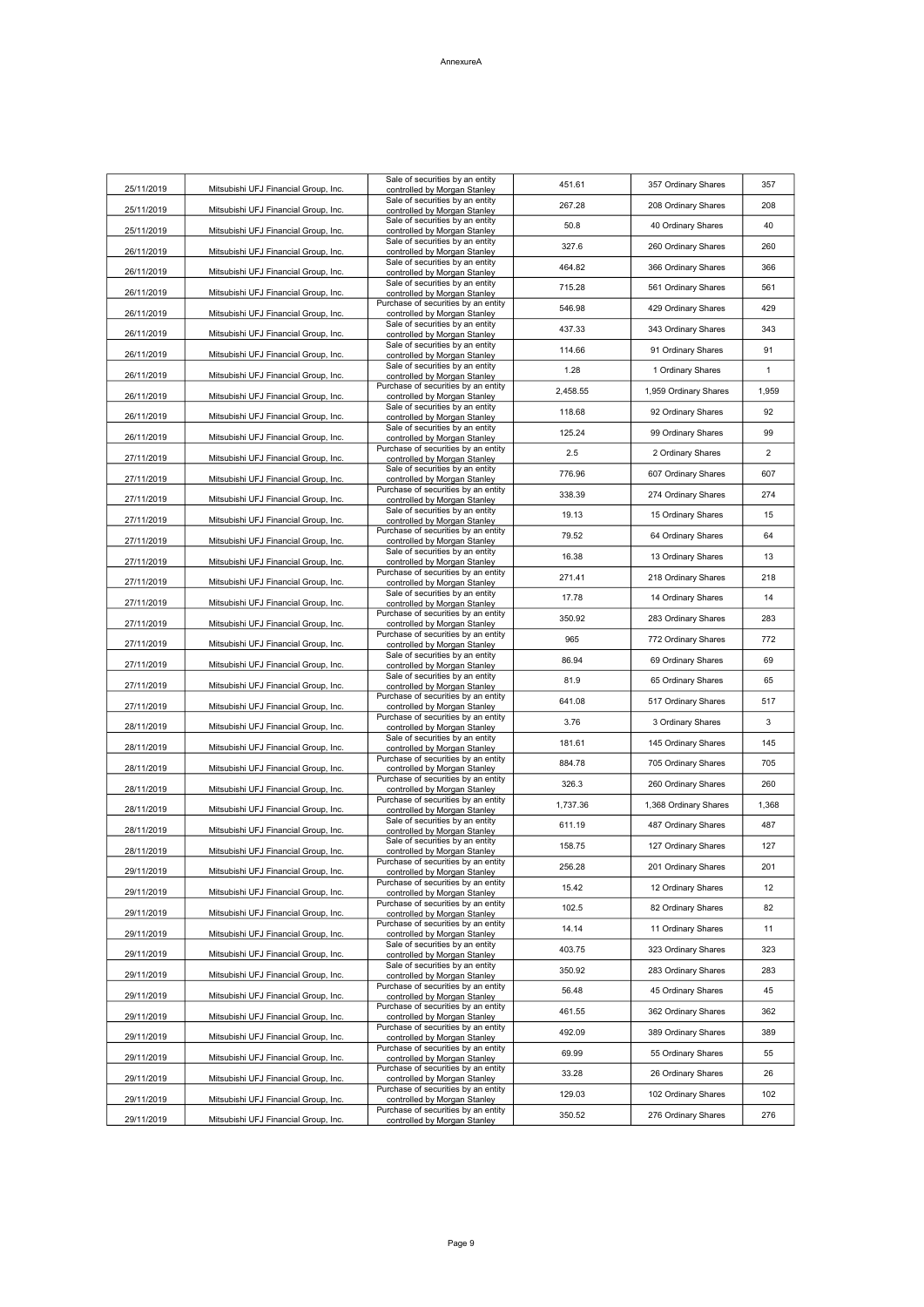| 29/11/2019 | Mitsubishi UFJ Financial Group, Inc. | Sale of securities by an entity<br>controlled by Morgan Stanley     | 18.6     | 15 Ordinary Shares    | 15           |
|------------|--------------------------------------|---------------------------------------------------------------------|----------|-----------------------|--------------|
| 29/11/2019 | Mitsubishi UFJ Financial Group, Inc. | Purchase of securities by an entity<br>controlled by Morgan Stanley | 69.99    | 55 Ordinary Shares    | 55           |
| 29/11/2019 | Mitsubishi UFJ Financial Group, Inc. | Purchase of securities by an entity<br>controlled by Morgan Stanley | 201.93   | 159 Ordinary Shares   | 159          |
| 29/11/2019 | Mitsubishi UFJ Financial Group, Inc. | Purchase of securities by an entity<br>controlled by Morgan Stanley | 312.5    | 250 Ordinary Shares   | 250          |
| 29/11/2019 | Mitsubishi UFJ Financial Group, Inc. | Purchase of securities by an entity<br>controlled by Morgan Stanley | 6.31     | 5 Ordinary Shares     | 5            |
|            |                                      | Sale of securities by an entity                                     | 51.4     | 40 Ordinary Shares    | 40           |
| 29/11/2019 | Mitsubishi UFJ Financial Group, Inc. | controlled by Morgan Stanley<br>Sale of securities by an entity     | 341.46   | 271 Ordinary Shares   | 271          |
| 2/12/2019  | Mitsubishi UFJ Financial Group, Inc. | controlled by Morgan Stanley<br>Sale of securities by an entity     | 1,144.55 | 903 Ordinary Shares   | 903          |
| 2/12/2019  | Mitsubishi UFJ Financial Group, Inc. | controlled by Morgan Stanley<br>Sale of securities by an entity     | 279.4    | 220 Ordinary Shares   | 220          |
| 2/12/2019  | Mitsubishi UFJ Financial Group, Inc. | controlled by Morgan Stanley<br>Sale of securities by an entity     | 17.57    | 14 Ordinary Shares    | 14           |
| 2/12/2019  | Mitsubishi UFJ Financial Group, Inc. | controlled by Morgan Stanley<br>Sale of securities by an entity     | 38.1     | 30 Ordinary Shares    | 30           |
| 2/12/2019  | Mitsubishi UFJ Financial Group, Inc. | controlled by Morgan Stanley<br>Sale of securities by an entity     | 62.48    |                       | 49           |
| 2/12/2019  | Mitsubishi UFJ Financial Group, Inc. | controlled by Morgan Stanley<br>Sale of securities by an entity     |          | 49 Ordinary Shares    |              |
| 2/12/2019  | Mitsubishi UFJ Financial Group, Inc. | controlled by Morgan Stanley<br>Sale of securities by an entity     | 258.06   | 204 Ordinary Shares   | 204          |
| 2/12/2019  | Mitsubishi UFJ Financial Group, Inc. | controlled by Morgan Stanley<br>Sale of securities by an entity     | 310.49   | 244 Ordinary Shares   | 244          |
| 2/12/2019  | Mitsubishi UFJ Financial Group, Inc. | controlled by Morgan Stanley<br>Sale of securities by an entity     | 22.77    | 18 Ordinary Shares    | 18           |
| 2/12/2019  | Mitsubishi UFJ Financial Group, Inc. | controlled by Morgan Stanley                                        | 1,209.98 | 949 Ordinary Shares   | 949          |
| 2/12/2019  | Mitsubishi UFJ Financial Group, Inc. | Sale of securities by an entity<br>controlled by Morgan Stanley     | 326.3    | 260 Ordinary Shares   | 260          |
| 2/12/2019  | Mitsubishi UFJ Financial Group, Inc. | Sale of securities by an entity<br>controlled by Morgan Stanley     | 235.88   | 185 Ordinary Shares   | 185          |
| 2/12/2019  | Mitsubishi UFJ Financial Group, Inc. | Sale of securities by an entity<br>controlled by Morgan Stanley     | 1,429.28 | 1,121 Ordinary Shares | 1,121        |
| 2/12/2019  | Mitsubishi UFJ Financial Group, Inc. | Sale of securities by an entity<br>controlled by Morgan Stanley     | 1,771.00 | 1,400 Ordinary Shares | 1,400        |
| 2/12/2019  | Mitsubishi UFJ Financial Group, Inc. | Sale of securities by an entity<br>controlled by Morgan Stanley     | 542.69   | 429 Ordinary Shares   | 429          |
| 3/12/2019  | Mitsubishi UFJ Financial Group, Inc. | Purchase of securities by an entity<br>controlled by Morgan Stanley | 11.27    | 9 Ordinary Shares     | 9            |
| 3/12/2019  | Mitsubishi UFJ Financial Group, Inc. | Sale of securities by an entity<br>controlled by Morgan Stanley     | 69.99    | 55 Ordinary Shares    | 55           |
| 3/12/2019  | Mitsubishi UFJ Financial Group, Inc. | Sale of securities by an entity<br>controlled by Morgan Stanley     | 15.42    | 12 Ordinary Shares    | 12           |
| 3/12/2019  | Mitsubishi UFJ Financial Group, Inc. | Purchase of securities by an entity<br>controlled by Morgan Stanley | 11.27    | 9 Ordinary Shares     | 9            |
| 3/12/2019  | Mitsubishi UFJ Financial Group, Inc. | Purchase of securities by an entity<br>controlled by Morgan Stanley | 302.46   | 241 Ordinary Shares   | 241          |
| 3/12/2019  | Mitsubishi UFJ Financial Group, Inc. | Sale of securities by an entity<br>controlled by Morgan Stanley     | 915.2    | 715 Ordinary Shares   | 715          |
| 3/12/2019  | Mitsubishi UFJ Financial Group, Inc. | Sale of securities by an entity<br>controlled by Morgan Stanley     | 160.64   | 128 Ordinary Shares   | 128          |
| 3/12/2019  | Mitsubishi UFJ Financial Group, Inc. | Purchase of securities by an entity<br>controlled by Morgan Stanley | 595.82   | 471 Ordinary Shares   | 471          |
| 3/12/2019  | Mitsubishi UFJ Financial Group, Inc. | Sale of securities by an entity<br>controlled by Morgan Stanley     | 14.03    | 11 Ordinary Shares    | 11           |
| 3/12/2019  | Mitsubishi UFJ Financial Group, Inc. | Sale of securities by an entity<br>controlled by Morgan Stanley     | 8.89     | 7 Ordinary Shares     | 7            |
| 3/12/2019  | Mitsubishi UFJ Financial Group, Inc. | Sale of securities by an entity                                     | 232.76   | 184 Ordinary Shares   | 184          |
|            |                                      | controlled by Morgan Stanley<br>Sale of securities by an entity     | 1,136.52 | 902 Ordinary Shares   | 902          |
| 3/12/2019  | Mitsubishi UFJ Financial Group, Inc. | controlled by Morgan Stanley<br>Sale of securities by an entity     | 8.96     | 7 Ordinary Shares     | 7            |
| 3/12/2019  | Mitsubishi UFJ Financial Group, Inc. | controlled by Morgan Stanley<br>Sale of securities by an entity     | 256.28   | 201 Ordinary Shares   | 201          |
| 3/12/2019  | Mitsubishi UFJ Financial Group, Inc. | controlled by Morgan Stanley<br>Sale of securities by an entity     | 3,722.24 | 2,908 Ordinary Shares | 2,908        |
| 3/12/2019  | Mitsubishi UFJ Financial Group, Inc. | controlled by Morgan Stanley<br>Sale of securities by an entity     | 69.99    | 55 Ordinary Shares    | 55           |
| 3/12/2019  | Mitsubishi UFJ Financial Group, Inc. | controlled by Morgan Stanley<br>Sale of securities by an entity     | 419.1    | 330 Ordinary Shares   | 330          |
| 3/12/2019  | Mitsubishi UFJ Financial Group, Inc. | controlled by Morgan Stanley<br>Sale of securities by an entity     |          |                       |              |
| 3/12/2019  | Mitsubishi UFJ Financial Group, Inc. | controlled by Morgan Stanley<br>Sale of securities by an entity     | 452.5    | 357 Ordinary Shares   | 357          |
| 3/12/2019  | Mitsubishi UFJ Financial Group, Inc. | controlled by Morgan Stanley<br>Sale of securities by an entity     | 540.16   | 422 Ordinary Shares   | 422          |
| 3/12/2019  | Mitsubishi UFJ Financial Group, Inc. | controlled by Morgan Stanley<br>Sale of securities by an entity     | 33.28    | 26 Ordinary Shares    | 26           |
| 3/12/2019  | Mitsubishi UFJ Financial Group, Inc. | controlled by Morgan Stanley<br>Sale of securities by an entity     | 310.54   | 245 Ordinary Shares   | 245          |
| 3/12/2019  | Mitsubishi UFJ Financial Group, Inc. | controlled by Morgan Stanley<br>Purchase of securities by an entity | 1.27     | 1 Ordinary Shares     | $\mathbf{1}$ |
| 4/12/2019  | Mitsubishi UFJ Financial Group, Inc. | controlled by Morgan Stanley<br>Purchase of securities by an entity | 648.84   | 517 Ordinary Shares   | 517          |
| 4/12/2019  | Mitsubishi UFJ Financial Group, Inc. | controlled by Morgan Stanley                                        | 1,137.93 | 914 Ordinary Shares   | 914          |
| 4/12/2019  | Mitsubishi UFJ Financial Group, Inc. | Sale of securities by an entity<br>controlled by Morgan Stanley     | 308.73   | 246 Ordinary Shares   | 246          |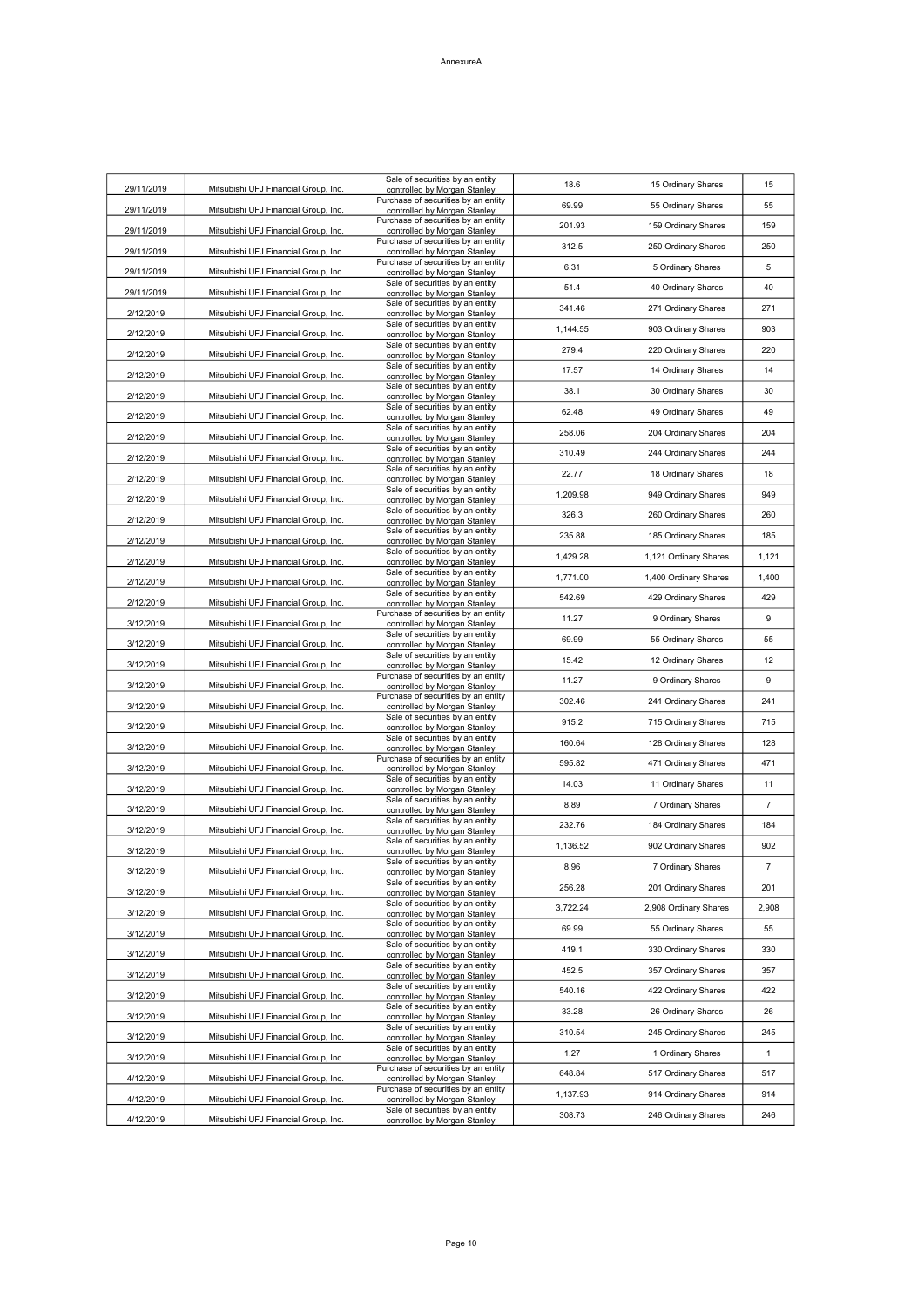| 4/12/2019 | Mitsubishi UFJ Financial Group, Inc. | Sale of securities by an entity<br>controlled by Morgan Stanley     | 301.32   | 243 Ordinary Shares   | 243            |
|-----------|--------------------------------------|---------------------------------------------------------------------|----------|-----------------------|----------------|
| 4/12/2019 | Mitsubishi UFJ Financial Group, Inc. | Sale of securities by an entity                                     | 381.78   | 303 Ordinary Shares   | 303            |
|           |                                      | controlled by Morgan Stanley<br>Sale of securities by an entity     | 371.48   | 296 Ordinary Shares   | 296            |
| 4/12/2019 | Mitsubishi UFJ Financial Group, Inc. | controlled by Morgan Stanley<br>Purchase of securities by an entity | 1,172.50 | 938 Ordinary Shares   | 938            |
| 4/12/2019 | Mitsubishi UFJ Financial Group, Inc. | controlled by Morgan Stanley<br>Sale of securities by an entity     | 843.66   |                       | 679            |
| 4/12/2019 | Mitsubishi UFJ Financial Group, Inc. | controlled by Morgan Stanley<br>Purchase of securities by an entity |          | 679 Ordinary Shares   |                |
| 4/12/2019 | Mitsubishi UFJ Financial Group, Inc. | controlled by Morgan Stanley<br>Purchase of securities by an entity | 380.68   | 307 Ordinary Shares   | 307            |
| 4/12/2019 | Mitsubishi UFJ Financial Group, Inc. | controlled by Morgan Stanley                                        | 2,069.19 | 1,662 Ordinary Shares | 1,662          |
| 4/12/2019 | Mitsubishi UFJ Financial Group, Inc. | Purchase of securities by an entity<br>controlled by Morgan Stanley | 350.41   | 277 Ordinary Shares   | 277            |
| 4/12/2019 | Mitsubishi UFJ Financial Group, Inc. | Purchase of securities by an entity<br>controlled by Morgan Stanley | 7.46     | 6 Ordinary Shares     | 6              |
| 4/12/2019 | Mitsubishi UFJ Financial Group, Inc. | Sale of securities by an entity<br>controlled by Morgan Stanley     | 258.44   | 208 Ordinary Shares   | 208            |
| 4/12/2019 | Mitsubishi UFJ Financial Group, Inc. | Purchase of securities by an entity<br>controlled by Morgan Stanley | 279      | 225 Ordinary Shares   | 225            |
| 4/12/2019 | Mitsubishi UFJ Financial Group, Inc. | Purchase of securities by an entity<br>controlled by Morgan Stanley | 2.5      | 2 Ordinary Shares     | $\overline{2}$ |
|           |                                      | Purchase of securities by an entity                                 | 774.34   | 617 Ordinary Shares   | 617            |
| 4/12/2019 | Mitsubishi UFJ Financial Group, Inc. | controlled by Morgan Stanley<br>Sale of securities by an entity     | 74.19    | 59 Ordinary Shares    | 59             |
| 4/12/2019 | Mitsubishi UFJ Financial Group, Inc. | controlled by Morgan Stanley<br>Sale of securities by an entity     |          |                       |                |
| 4/12/2019 | Mitsubishi UFJ Financial Group, Inc. | controlled by Morgan Stanley<br>Sale of securities by an entity     | 4,620.24 | 3,726 Ordinary Shares | 3,726          |
| 4/12/2019 | Mitsubishi UFJ Financial Group, Inc. | controlled by Morgan Stanley<br>Purchase of securities by an entity | 266.25   | 213 Ordinary Shares   | 213            |
| 4/12/2019 | Mitsubishi UFJ Financial Group, Inc. | controlled by Morgan Stanley                                        | 46.62    | 37 Ordinary Shares    | 37             |
| 4/12/2019 | Mitsubishi UFJ Financial Group, Inc. | Purchase of securities by an entity<br>controlled by Morgan Stanley | 662.5    | 530 Ordinary Shares   | 530            |
| 4/12/2019 | Mitsubishi UFJ Financial Group, Inc. | Purchase of securities by an entity<br>controlled by Morgan Stanley | 628.76   | 501 Ordinary Shares   | 501            |
| 4/12/2019 | Mitsubishi UFJ Financial Group, Inc. | Purchase of securities by an entity<br>controlled by Morgan Stanley | 4,391.12 | 3,527 Ordinary Shares | 3,527          |
| 5/12/2019 | Mitsubishi UFJ Financial Group, Inc. | Sale of securities by an entity<br>controlled by Morgan Stanley     | 297.6    | 240 Ordinary Shares   | 240            |
|           |                                      | Sale of securities by an entity                                     | 11.27    | 9 Ordinary Shares     | 9              |
| 5/12/2019 | Mitsubishi UFJ Financial Group, Inc. | controlled by Morgan Stanley<br>Sale of securities by an entity     | 11.27    | 9 Ordinary Shares     | 9              |
| 5/12/2019 | Mitsubishi UFJ Financial Group, Inc. | controlled by Morgan Stanley<br>Sale of securities by an entity     | 933.75   | 747 Ordinary Shares   | 747            |
| 5/12/2019 | Mitsubishi UFJ Financial Group, Inc. | controlled by Morgan Stanley<br>Purchase of securities by an entity |          |                       |                |
| 5/12/2019 | Mitsubishi UFJ Financial Group, Inc. | controlled by Morgan Stanley<br>Purchase of securities by an entity | 358.28   | 281 Ordinary Shares   | 281            |
| 5/12/2019 | Mitsubishi UFJ Financial Group, Inc. | controlled by Morgan Stanley<br>Sale of securities by an entity     | 1,440.00 | 1,125 Ordinary Shares | 1,125          |
| 5/12/2019 | Mitsubishi UFJ Financial Group, Inc. | controlled by Morgan Stanley                                        | 746.25   | 597 Ordinary Shares   | 597            |
| 5/12/2019 | Mitsubishi UFJ Financial Group, Inc. | Sale of securities by an entity<br>controlled by Morgan Stanley     | 71.12    | 56 Ordinary Shares    | 56             |
| 5/12/2019 | Mitsubishi UFJ Financial Group, Inc. | Sale of securities by an entity<br>controlled by Morgan Stanley     | 1,252.44 | 994 Ordinary Shares   | 994            |
| 5/12/2019 | Mitsubishi UFJ Financial Group, Inc. | Purchase of securities by an entity<br>controlled by Morgan Stanley | 685.8    | 540 Ordinary Shares   | 540            |
| 5/12/2019 | Mitsubishi UFJ Financial Group, Inc. | Sale of securities by an entity<br>controlled by Morgan Stanley     | 51.66    | 41 Ordinary Shares    | 41             |
| 5/12/2019 | Mitsubishi UFJ Financial Group, Inc. | Sale of securities by an entity<br>controlled by Morgan Stanley     | 13.7     | 11 Ordinary Shares    | 11             |
| 5/12/2019 | Mitsubishi UFJ Financial Group, Inc. | Sale of securities by an entity                                     | 1,020.32 | 813 Ordinary Shares   | 813            |
|           |                                      | controlled by Morgan Stanley<br>Purchase of securities by an entity | 71.96    | 56 Ordinary Shares    | 56             |
| 5/12/2019 | Mitsubishi UFJ Financial Group, Inc. | controlled by Morgan Stanley<br>Purchase of securities by an entity | 435.63   | 341 Ordinary Shares   | 341            |
| 5/12/2019 | Mitsubishi UFJ Financial Group, Inc. | controlled by Morgan Stanley<br>Sale of securities by an entity     | 326.37   | 258 Ordinary Shares   | 258            |
| 5/12/2019 | Mitsubishi UFJ Financial Group, Inc. | controlled by Morgan Stanley<br>Purchase of securities by an entity |          |                       |                |
| 5/12/2019 | Mitsubishi UFJ Financial Group, Inc. | controlled by Morgan Stanley<br>Purchase of securities by an entity | 1,815.04 | 1,418 Ordinary Shares | 1,418          |
| 5/12/2019 | Mitsubishi UFJ Financial Group, Inc. | controlled by Morgan Stanley<br>Purchase of securities by an entity | 1,846.55 | 1,437 Ordinary Shares | 1,437          |
| 6/12/2019 | Mitsubishi UFJ Financial Group, Inc. | controlled by Morgan Stanley                                        | 28.16    | 22 Ordinary Shares    | 22             |
| 6/12/2019 | Mitsubishi UFJ Financial Group, Inc. | Purchase of securities by an entity<br>controlled by Morgan Stanley | 249.45   | 193 Ordinary Shares   | 193            |
| 6/12/2019 | Mitsubishi UFJ Financial Group, Inc. | Purchase of securities by an entity<br>controlled by Morgan Stanley | 103.68   | 81 Ordinary Shares    | 81             |
| 6/12/2019 | Mitsubishi UFJ Financial Group, Inc. | Purchase of securities by an entity<br>controlled by Morgan Stanley | 19.43    | 15 Ordinary Shares    | 15             |
| 6/12/2019 | Mitsubishi UFJ Financial Group, Inc. | Purchase of securities by an entity<br>controlled by Morgan Stanley | 712.96   | 557 Ordinary Shares   | 557            |
| 6/12/2019 | Mitsubishi UFJ Financial Group, Inc. | Purchase of securities by an entity                                 | 454.08   | 352 Ordinary Shares   | 352            |
|           |                                      | controlled by Morgan Stanley<br>Purchase of securities by an entity | 572.76   | 444 Ordinary Shares   | 444            |
| 6/12/2019 | Mitsubishi UFJ Financial Group, Inc. | controlled by Morgan Stanley<br>Sale of securities by an entity     | 71.96    | 56 Ordinary Shares    | 56             |
| 9/12/2019 | Mitsubishi UFJ Financial Group, Inc. | controlled by Morgan Stanley                                        |          |                       |                |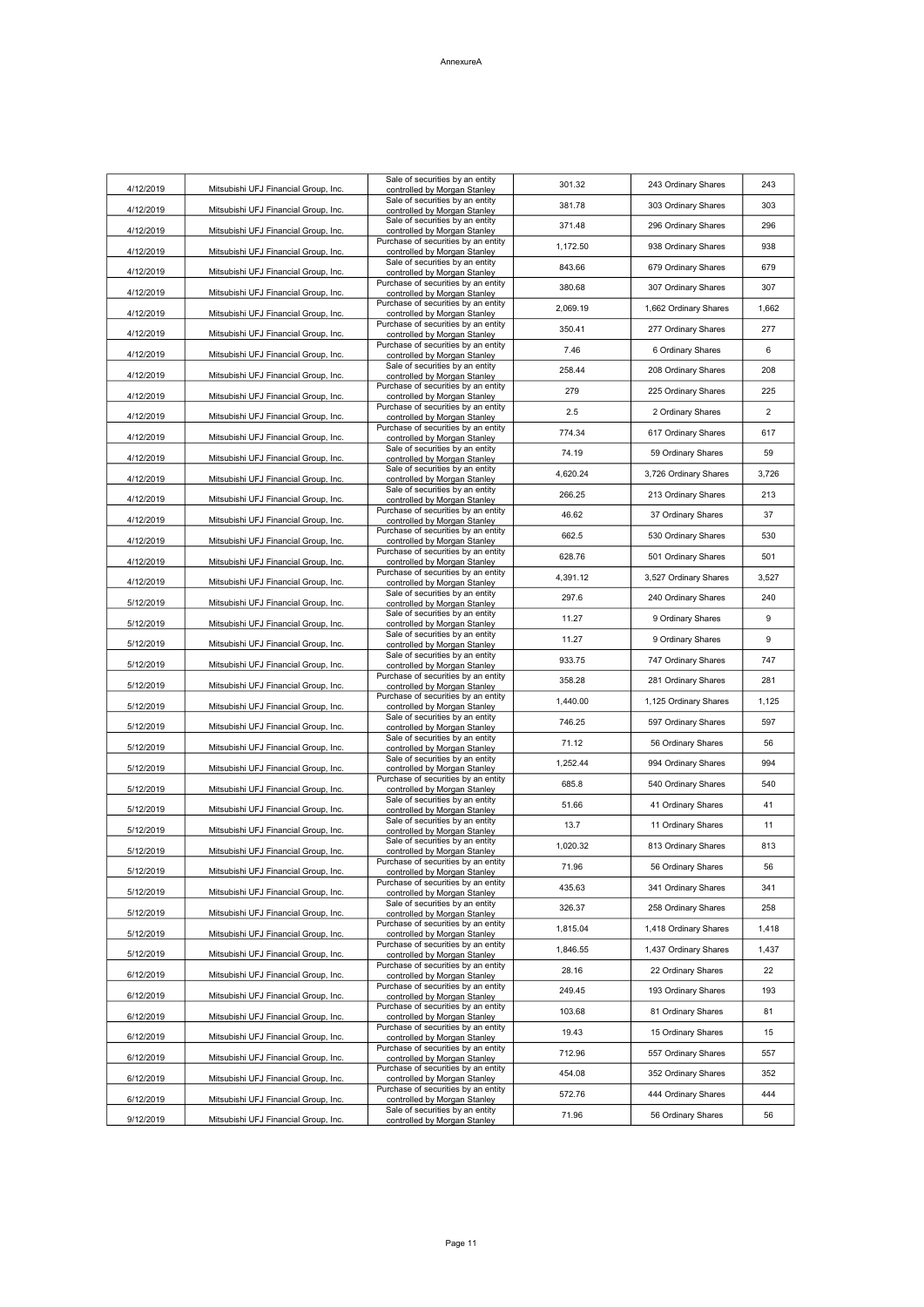| 9/12/2019  | Mitsubishi UFJ Financial Group, Inc. | Sale of securities by an entity<br>controlled by Morgan Stanley                                                                            | 1,650.83            | 1,305 Ordinary Shares                        | 1,305          |
|------------|--------------------------------------|--------------------------------------------------------------------------------------------------------------------------------------------|---------------------|----------------------------------------------|----------------|
| 9/12/2019  | Mitsubishi UFJ Financial Group, Inc. | Purchase of securities by an entity<br>controlled by Morgan Stanley                                                                        | 2,198.37            | 1,731 Ordinary Shares                        | 1,731          |
| 9/12/2019  | Mitsubishi UFJ Financial Group, Inc. | Sale of securities by an entity<br>controlled by Morgan Stanley                                                                            | 570.88              | 446 Ordinary Shares                          | 446            |
| 9/12/2019  | Mitsubishi UFJ Financial Group, Inc. | Sale of securities by an entity<br>controlled by Morgan Stanley                                                                            | 355.17              | 283 Ordinary Shares                          | 283            |
| 10/12/2019 | Mitsubishi UFJ Financial Group, Inc. | Sale of securities by an entity<br>controlled by First Sentier Investors<br><b>Holdings Pty Limited</b><br>Sale of securities by an entity | 38,840.44           | 30,413 Ordinary shares                       | 30,413         |
| 10/12/2019 | Mitsubishi UFJ Financial Group, Inc. | controlled by First Sentier Investors<br>Holdings Pty Limited                                                                              | 287, 153.38         | 224,848 Ordinary shares                      | 224,848        |
| 10/12/2019 | Mitsubishi UFJ Financial Group, Inc. | Purchase of securities by an entity<br>controlled by Morgan Stanley                                                                        | 40.8                | 32 Ordinary Shares                           | 32             |
| 10/12/2019 | Mitsubishi UFJ Financial Group, Inc. | Purchase of securities by an entity<br>controlled by Morgan Stanley                                                                        | 295.91              | 233 Ordinary Shares                          | 233            |
| 10/12/2019 |                                      | Sale of securities by an entity                                                                                                            | 561.55              | 437 Ordinary Shares                          | 437            |
|            | Mitsubishi UFJ Financial Group, Inc. | controlled by Morgan Stanley<br>Sale of securities by an entity                                                                            | 338.61              | 263 Ordinary Shares                          | 263            |
| 10/12/2019 | Mitsubishi UFJ Financial Group, Inc. | controlled by Morgan Stanley<br>Sale of securities by an entity                                                                            | 76.8                | 60 Ordinary Shares                           | 60             |
| 10/12/2019 | Mitsubishi UFJ Financial Group, Inc. | controlled by Morgan Stanley<br>Purchase of securities by an entity                                                                        |                     |                                              |                |
| 10/12/2019 | Mitsubishi UFJ Financial Group, Inc. | controlled by Morgan Stanley<br>Sale of securities by an entity                                                                            | 265.43              | 209 Ordinary Shares                          | 209            |
| 11/12/2019 | Mitsubishi UFJ Financial Group, Inc. | controlled by First Sentier Investors<br><b>Holdings Pty Limited</b><br>Sale of securities by an entity                                    | 1,722.60            | 1,350 Ordinary shares                        | 1,350          |
|            |                                      | controlled by First Sentier Investors                                                                                                      |                     |                                              |                |
| 11/12/2019 | Mitsubishi UFJ Financial Group, Inc. | Holdings Pty Limited<br>Sale of securities by an entity                                                                                    | 12,733.20<br>842.49 | 9,979 Ordinary shares<br>666 Ordinary Shares | 9,979<br>666   |
| 11/12/2019 | Mitsubishi UFJ Financial Group, Inc. | controlled by Morgan Stanley<br>Sale of securities by an entity                                                                            | 212.09              | 167 Ordinary Shares                          | 167            |
| 11/12/2019 | Mitsubishi UFJ Financial Group, Inc. | controlled by Morgan Stanley<br>Sale of securities by an entity                                                                            |                     |                                              |                |
| 11/12/2019 | Mitsubishi UFJ Financial Group, Inc. | controlled by Morgan Stanley<br>Sale of securities by an entity                                                                            | 6.34                | 5 Ordinary Shares                            | 5              |
| 12/12/2019 | Mitsubishi UFJ Financial Group, Inc. | controlled by First Sentier Investors<br>Holdings Pty Limited                                                                              | 21,935.66           | 17,222 Ordinary shares                       | 17,222         |
|            |                                      | Sale of securities by an entity                                                                                                            |                     |                                              |                |
| 12/12/2019 | Mitsubishi UFJ Financial Group, Inc. | controlled by First Sentier Investors<br><b>Holdings Pty Limited</b>                                                                       | 2,966.45            | 2,329 Ordinary shares                        | 2,329          |
| 12/12/2019 | Mitsubishi UFJ Financial Group, Inc. | Sale of securities by an entity<br>controlled by Morgan Stanley                                                                            | 737.5               | 583 Ordinary Shares                          | 583            |
| 12/12/2019 | Mitsubishi UFJ Financial Group, Inc. | Sale of securities by an entity<br>controlled by Morgan Stanley                                                                            | 256.04              | 202 Ordinary Shares                          | 202            |
| 12/12/2019 | Mitsubishi UFJ Financial Group, Inc. | Purchase of securities by an entity<br>controlled by Morgan Stanley                                                                        | 287.02              | 226 Ordinary Shares                          | 226            |
| 12/12/2019 | Mitsubishi UFJ Financial Group, Inc. | Purchase of securities by an entity<br>controlled by Morgan Stanley                                                                        | 142.95              | 113 Ordinary Shares                          | 113            |
| 12/12/2019 | Mitsubishi UFJ Financial Group, Inc. | Sale of securities by an entity<br>controlled by Morgan Stanley                                                                            | 7.44                | 6 Ordinary Shares                            | 6              |
| 12/12/2019 | Mitsubishi UFJ Financial Group, Inc. | Purchase of securities by an entity<br>controlled by Morgan Stanley                                                                        | 96.25               | 77 Ordinary Shares                           | 77             |
| 12/12/2019 | Mitsubishi UFJ Financial Group, Inc. | Sale of securities by an entity                                                                                                            | 68.85               | 54 Ordinary Shares                           | 54             |
|            |                                      | controlled by Morgan Stanley<br>Purchase of securities by an entity                                                                        | 434.7               | 345 Ordinary Shares                          | 345            |
| 12/12/2019 | Mitsubishi UFJ Financial Group, Inc. | controlled by Morgan Stanley<br>Sale of securities by an entity                                                                            | 31.75               | 25 Ordinary Shares                           | 25             |
| 13/12/2019 | Mitsubishi UFJ Financial Group, Inc. | controlled by Morgan Stanley<br>Purchase of securities by an entity                                                                        | 88.4                | 71 Ordinary Shares                           | 71             |
| 13/12/2019 | Mitsubishi UFJ Financial Group, Inc. | controlled by Morgan Stanley<br>Sale of securities by an entity                                                                            | 59.46               | 47 Ordinary Shares                           | 47             |
| 13/12/2019 | Mitsubishi UFJ Financial Group, Inc. | controlled by Morgan Stanley<br>Sale of securities by an entity                                                                            |                     |                                              |                |
| 13/12/2019 | Mitsubishi UFJ Financial Group, Inc. | controlled by Morgan Stanley<br>Sale of securities by an entity                                                                            | 1.27                | 1 Ordinary Shares                            | 1              |
| 13/12/2019 | Mitsubishi UFJ Financial Group, Inc. | controlled by Morgan Stanley<br>Purchase of securities by an entity                                                                        | 575.58              | 455 Ordinary Shares                          | 455            |
| 13/12/2019 | Mitsubishi UFJ Financial Group, Inc. | controlled by Morgan Stanley<br>Purchase of securities by an entity                                                                        | 595.35              | 490 Ordinary Shares                          | 490            |
| 13/12/2019 | Mitsubishi UFJ Financial Group, Inc. | controlled by Morgan Stanley                                                                                                               | 1,354.80            | 1,097 Ordinary Shares                        | 1,097          |
| 13/12/2019 | Mitsubishi UFJ Financial Group, Inc. | Purchase of securities by an entity<br>controlled by Morgan Stanley                                                                        | 415.89              | 343 Ordinary Shares                          | 343            |
| 13/12/2019 | Mitsubishi UFJ Financial Group, Inc. | Sale of securities by an entity<br>controlled by Morgan Stanley                                                                            | 85.09               | 67 Ordinary Shares                           | 67             |
| 13/12/2019 | Mitsubishi UFJ Financial Group, Inc. | Purchase of securities by an entity<br>controlled by Morgan Stanley                                                                        | 44.1                | 36 Ordinary Shares                           | 36             |
| 13/12/2019 | Mitsubishi UFJ Financial Group, Inc. | Sale of securities by an entity<br>controlled by Morgan Stanley                                                                            | 5.07                | 4 Ordinary Shares                            | 4              |
| 13/12/2019 | Mitsubishi UFJ Financial Group, Inc. | Sale of securities by an entity<br>controlled by Morgan Stanley                                                                            | 2.54                | 2 Ordinary Shares                            | $\overline{2}$ |
| 13/12/2019 | Mitsubishi UFJ Financial Group, Inc. | Purchase of securities by an entity<br>controlled by Morgan Stanley                                                                        | 167.28              | 136 Ordinary Shares                          | 136            |
| 16/12/2019 | Mitsubishi UFJ Financial Group, Inc. | Sale of securities by an entity<br>controlled by First Sentier Investors<br><b>Holdings Pty Limited</b>                                    | 12,902.16           | 10,239 Ordinary shares                       | 10,239         |
|            |                                      | Sale of securities by an entity<br>controlled by First Sentier Investors                                                                   |                     |                                              |                |
| 16/12/2019 | Mitsubishi UFJ Financial Group, Inc. | <b>Holdings Pty Limited</b>                                                                                                                | 95,384.53           | 75,696 Ordinary shares                       | 75,696         |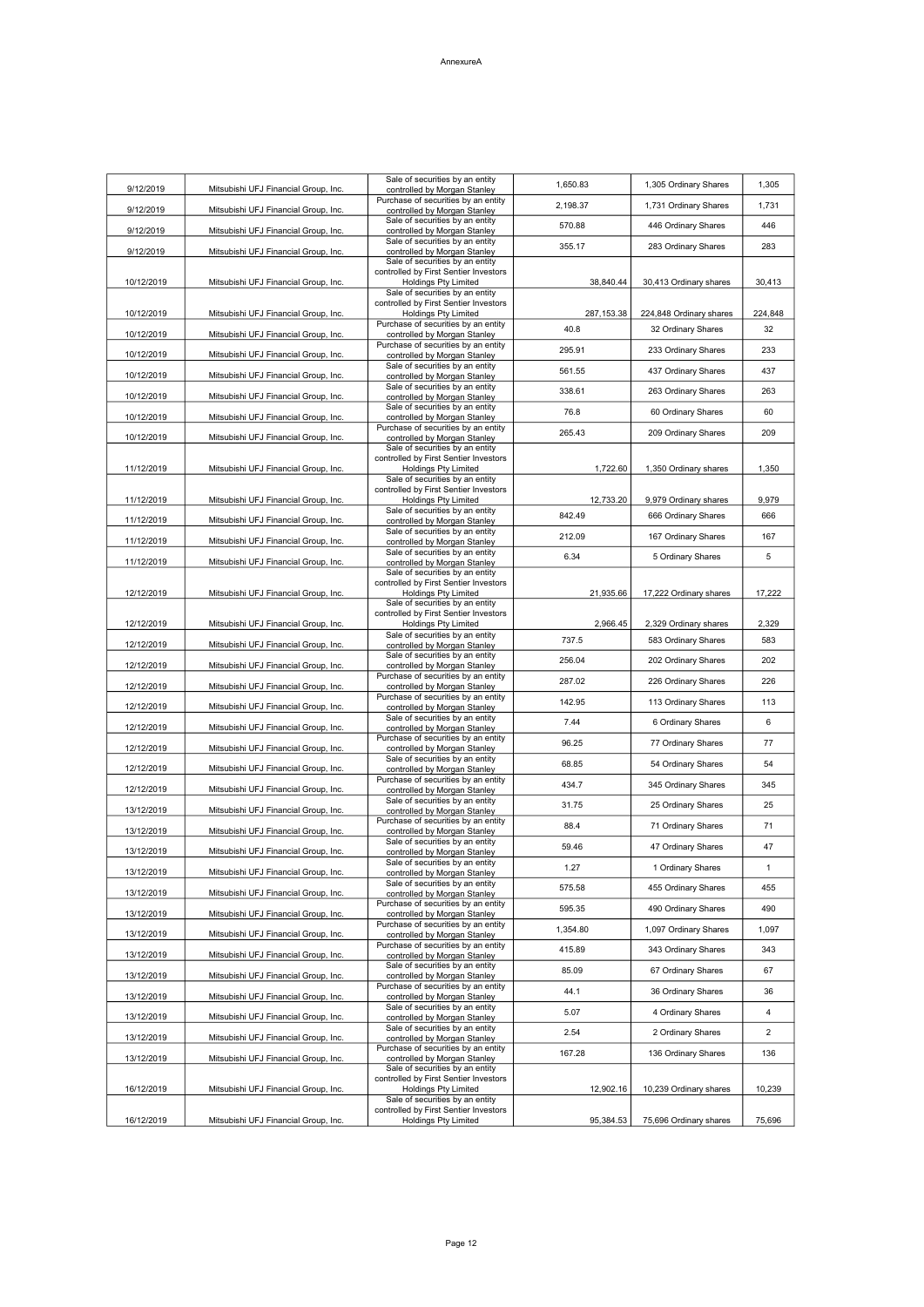| 16/12/2019 | Mitsubishi UFJ Financial Group, Inc. | Sale of securities by an entity<br>controlled by Morgan Stanley                                            | 52.08     | 42 Ordinary Shares     | 42     |
|------------|--------------------------------------|------------------------------------------------------------------------------------------------------------|-----------|------------------------|--------|
| 16/12/2019 | Mitsubishi UFJ Financial Group, Inc. | Sale of securities by an entity<br>controlled by Morgan Stanley                                            | 533.75    | 427 Ordinary Shares    | 427    |
| 16/12/2019 | Mitsubishi UFJ Financial Group, Inc. | Purchase of securities by an entity<br>controlled by Morgan Stanley                                        | 1,383.20  | 1,111 Ordinary Shares  | 1,111  |
| 16/12/2019 | Mitsubishi UFJ Financial Group, Inc. | Sale of securities by an entity<br>controlled by Morgan Stanley                                            | 330.12    | 262 Ordinary Shares    | 262    |
| 16/12/2019 | Mitsubishi UFJ Financial Group, Inc. | Purchase of securities by an entity<br>controlled by Morgan Stanley                                        | 37.35     | 30 Ordinary Shares     | 30     |
| 16/12/2019 | Mitsubishi UFJ Financial Group, Inc. | Purchase of securities by an entity<br>controlled by Morgan Stanley                                        | 176.4     | 144 Ordinary Shares    | 144    |
| 16/12/2019 | Mitsubishi UFJ Financial Group, Inc. | Sale of securities by an entity<br>controlled by Morgan Stanley                                            | 598.7     | 478 Ordinary Shares    | 478    |
| 16/12/2019 | Mitsubishi UFJ Financial Group, Inc. | Sale of securities by an entity<br>controlled by Morgan Stanley                                            | 3,305.67  | 2,634 Ordinary Shares  | 2,634  |
| 16/12/2019 | Mitsubishi UFJ Financial Group, Inc. | Sale of securities by an entity<br>controlled by Morgan Stanley                                            | 604.8     | 480 Ordinary Shares    | 480    |
| 16/12/2019 | Mitsubishi UFJ Financial Group, Inc. | Sale of securities by an entity<br>controlled by Morgan Stanley                                            | 1,283.60  | 1,031 Ordinary Shares  | 1,031  |
| 16/12/2019 | Mitsubishi UFJ Financial Group, Inc. | Purchase of securities by an entity<br>controlled by Morgan Stanley                                        | 147       | 120 Ordinary Shares    | 120    |
| 16/12/2019 | Mitsubishi UFJ Financial Group, Inc. | Purchase of securities by an entity<br>controlled by Morgan Stanley                                        | 52.57     | 43 Ordinary Shares     | 43     |
| 16/12/2019 | Mitsubishi UFJ Financial Group, Inc. | Sale of securities by an entity<br>controlled by Morgan Stanley                                            | 106.68    | 85 Ordinary Shares     | 85     |
| 16/12/2019 | Mitsubishi UFJ Financial Group, Inc. | Sale of securities by an entity<br>controlled by Morgan Stanley                                            | 441.44    | 356 Ordinary Shares    | 356    |
| 16/12/2019 | Mitsubishi UFJ Financial Group, Inc. | Purchase of securities by an entity<br>controlled by Morgan Stanley                                        | 80.69     | 66 Ordinary Shares     | 66     |
| 16/12/2019 | Mitsubishi UFJ Financial Group, Inc. | Sale of securities by an entity<br>controlled by Morgan Stanley                                            | 8.89      | 7 Ordinary Shares      | 7      |
| 16/12/2019 | Mitsubishi UFJ Financial Group, Inc. | Purchase of securities by an entity<br>controlled by Morgan Stanley                                        | 80.69     | 66 Ordinary Shares     | 66     |
| 17/12/2019 | Mitsubishi UFJ Financial Group, Inc. | Purchase of securities by an entity<br>controlled by Morgan Stanley                                        | 2,008.23  | 1,597 Ordinary Shares  | 1,597  |
| 17/12/2019 | Mitsubishi UFJ Financial Group, Inc. | Purchase of securities by an entity<br>controlled by Morgan Stanley                                        | 22.59     | 18 Ordinary Shares     | 18     |
| 17/12/2019 | Mitsubishi UFJ Financial Group, Inc. | Sale of securities by an entity<br>controlled by Morgan Stanley                                            | 3.69      | 3 Ordinary Shares      | 3      |
| 17/12/2019 | Mitsubishi UFJ Financial Group, Inc. | Sale of securities by an entity<br>controlled by Morgan Stanley                                            | 4,110.39  | 3,335 Ordinary Shares  | 3,335  |
| 17/12/2019 | Mitsubishi UFJ Financial Group, Inc. | Purchase of securities by an entity<br>controlled by Morgan Stanley                                        | 24.9      | 20 Ordinary Shares     | 20     |
| 17/12/2019 | Mitsubishi UFJ Financial Group, Inc. | Sale of securities by an entity<br>controlled by Morgan Stanley                                            | 3,245.96  | 2,623 Ordinary Shares  | 2,623  |
| 17/12/2019 | Mitsubishi UFJ Financial Group, Inc. | Sale of securities by an entity<br>controlled by Morgan Stanley                                            | 905.26    | 733 Ordinary Shares    | 733    |
| 17/12/2019 | Mitsubishi UFJ Financial Group, Inc. | Sale of securities by an entity<br>controlled by Morgan Stanley                                            | 6,641.96  | 5,512 Ordinary Shares  | 5,512  |
| 17/12/2019 | Mitsubishi UFJ Financial Group, Inc. | Sale of securities by an entity<br>controlled by Morgan Stanley                                            | 34,491.03 | 28,564 Ordinary Shares | 28,564 |
| 17/12/2019 | Mitsubishi UFJ Financial Group, Inc. | Sale of securities by an entity<br>controlled by Morgan Stanley                                            | 243.04    | 196 Ordinary Shares    | 196    |
| 17/12/2019 | Mitsubishi UFJ Financial Group, Inc. | Sale of securities by an entity<br>controlled by Morgan Stanley                                            | 388       | 320 Ordinary Shares    | 320    |
| 17/12/2019 | Mitsubishi UFJ Financial Group, Inc. | Purchase of securities by an entity<br>controlled by Morgan Stanley                                        | 435.16    | 344 Ordinary Shares    | 344    |
| 17/12/2019 | Mitsubishi UFJ Financial Group, Inc. | Purchase of securities by an entity<br>controlled by Morgan Stanley                                        | 775.18    | 614 Ordinary Shares    | 614    |
| 17/12/2019 | Mitsubishi UFJ Financial Group, Inc. | Purchase of securities by an entity<br>controlled by Morgan Stanley                                        | 129.27    | 103 Ordinary Shares    | 103    |
| 17/12/2019 | Mitsubishi UFJ Financial Group, Inc. | Sale of securities by an entity<br>controlled by Morgan Stanley                                            | 2,673.00  | 2,200 Ordinary Shares  | 2,200  |
| 17/12/2019 | Mitsubishi UFJ Financial Group, Inc. | Sale of securities by an entity<br>controlled by Morgan Stanley                                            | 10,062.36 | 8,316 Ordinary Shares  | 8,316  |
| 17/12/2019 | Mitsubishi UFJ Financial Group, Inc. | Sale of securities by an entity<br>controlled by Morgan Stanley                                            | 25,028.84 | 20,814 Ordinary Shares | 20,814 |
| 17/12/2019 | Mitsubishi UFJ Financial Group, Inc. | Purchase of securities by an entity<br>controlled by Morgan Stanley<br>Purchase of securities by an entity | 5,909.40  | 4,690 Ordinary Shares  | 4,690  |
| 17/12/2019 | Mitsubishi UFJ Financial Group, Inc. | controlled by Morgan Stanley                                                                               | 30.24     | 24 Ordinary Shares     | 24     |
|            |                                      | Sale of securities by an entity<br>controlled by First Sentier Investors                                   |           |                        |        |
| 18/12/2019 | Mitsubishi UFJ Financial Group, Inc. | <b>Holdings Pty Limited</b><br>Sale of securities by an entity                                             | 55,696.61 | 44,765 Ordinary shares | 44,765 |
| 18/12/2019 | Mitsubishi UFJ Financial Group, Inc. | controlled by First Sentier Investors<br><b>Holdings Pty Limited</b>                                       | 7,533.63  | 6,055 Ordinary shares  | 6,055  |
| 18/12/2019 | Mitsubishi UFJ Financial Group, Inc. | Purchase of securities by an entity<br>controlled by Morgan Stanley                                        | 1,240.79  | 977 Ordinary Shares    | 977    |
| 18/12/2019 | Mitsubishi UFJ Financial Group, Inc. | Sale of securities by an entity<br>controlled by Morgan Stanley                                            | 80.69     | 66 Ordinary Shares     | 66     |
| 18/12/2019 | Mitsubishi UFJ Financial Group, Inc. | Sale of securities by an entity<br>controlled by Morgan Stanley                                            | 378.84    | 308 Ordinary Shares    | 308    |
| 18/12/2019 | Mitsubishi UFJ Financial Group, Inc. | Sale of securities by an entity<br>controlled by Morgan Stanley                                            | 176.4     | 144 Ordinary Shares    | 144    |
| 18/12/2019 | Mitsubishi UFJ Financial Group, Inc. | Sale of securities by an entity<br>controlled by Morgan Stanley                                            | 20.57     | 17 Ordinary Shares     | 17     |
| 18/12/2019 | Mitsubishi UFJ Financial Group, Inc. | Sale of securities by an entity<br>controlled by Morgan Stanley                                            | 305.05    | 247 Ordinary Shares    | 247    |
| 18/12/2019 | Mitsubishi UFJ Financial Group, Inc. | Sale of securities by an entity<br>controlled by Morgan Stanley                                            | 136.73    | 113 Ordinary Shares    | 113    |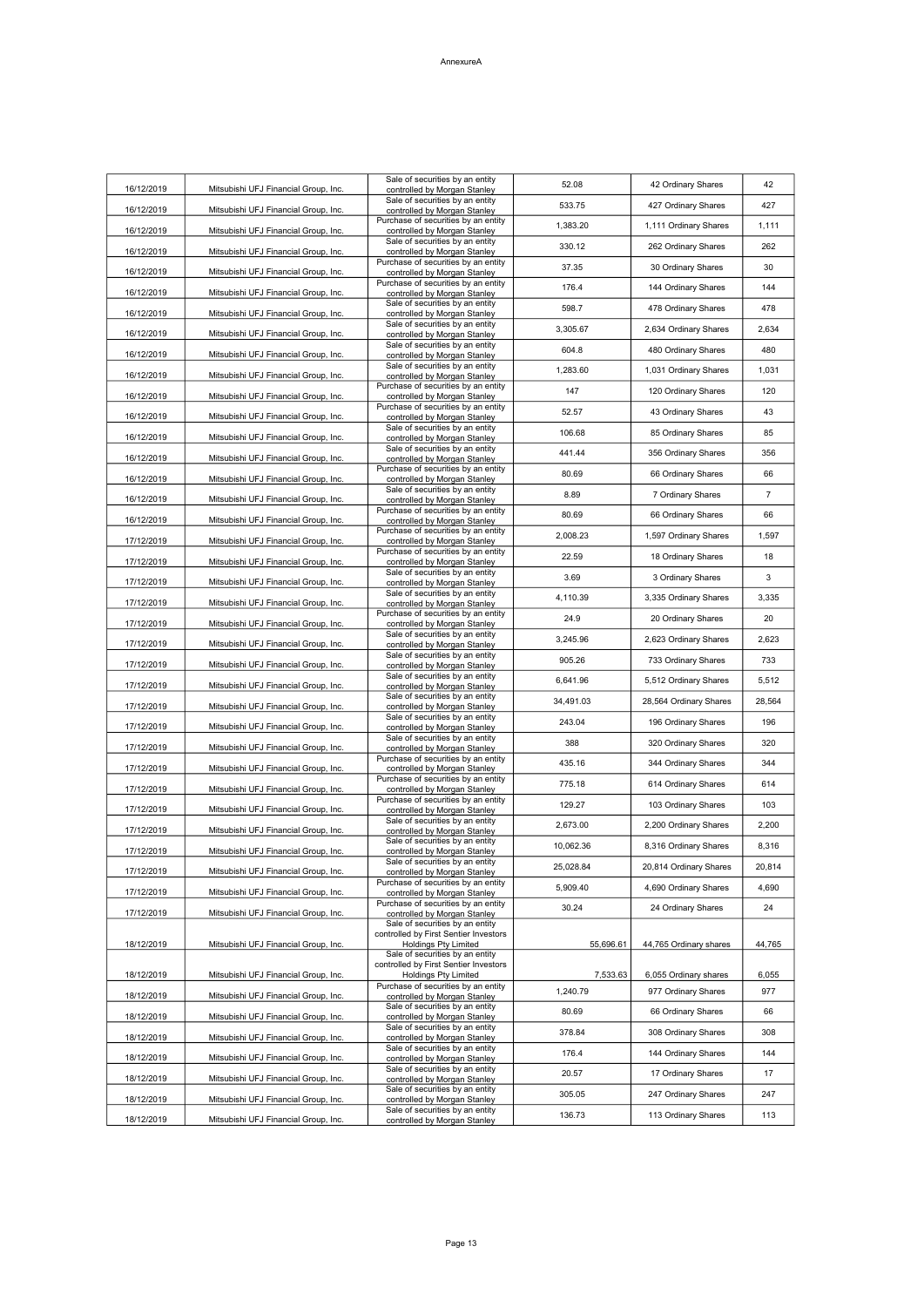| 18/12/2019 | Mitsubishi UFJ Financial Group, Inc. | Purchase of securities by an entity<br>controlled by Morgan Stanley | 3,162.50 | 2,500 Ordinary Shares | 2,500          |
|------------|--------------------------------------|---------------------------------------------------------------------|----------|-----------------------|----------------|
| 18/12/2019 | Mitsubishi UFJ Financial Group, Inc. | Sale of securities by an entity<br>controlled by Morgan Stanley     | 361.38   | 295 Ordinary Shares   | 295            |
| 18/12/2019 | Mitsubishi UFJ Financial Group, Inc. | Purchase of securities by an entity<br>controlled by Morgan Stanley | 592.88   | 465 Ordinary Shares   | 465            |
| 18/12/2019 | Mitsubishi UFJ Financial Group, Inc. | Sale of securities by an entity<br>controlled by Morgan Stanley     | 80.69    | 66 Ordinary Shares    | 66             |
| 19/12/2019 | Mitsubishi UFJ Financial Group, Inc. | Sale of securities by an entity<br>controlled by Morgan Stanley     | 422.1    | 335 Ordinary Shares   | 335            |
| 19/12/2019 | Mitsubishi UFJ Financial Group, Inc  | Sale of securities by an entity                                     | 30.24    | 24 Ordinary Shares    | 24             |
|            |                                      | controlled by Morgan Stanley<br>Purchase of securities by an entity | 899.42   | 711 Ordinary Shares   | 711            |
| 20/12/2019 | Mitsubishi UFJ Financial Group, Inc. | controlled by Morgan Stanley<br>Sale of securities by an entity     | 3,738.88 | 2,944 Ordinary Shares | 2,944          |
| 20/12/2019 | Mitsubishi UFJ Financial Group, Inc. | controlled by Morgan Stanley<br>Sale of securities by an entity     | 1,922.80 | 1,520 Ordinary Shares | 1,520          |
| 20/12/2019 | Mitsubishi UFJ Financial Group, Inc. | controlled by Morgan Stanley<br>Purchase of securities by an entity | 259.56   | 206 Ordinary Shares   | 206            |
| 20/12/2019 | Mitsubishi UFJ Financial Group, Inc  | controlled by Morgan Stanley<br>Purchase of securities by an entity |          | 1,174 Ordinary Shares |                |
| 20/12/2019 | Mitsubishi UFJ Financial Group, Inc. | controlled by Morgan Stanley<br>Purchase of securities by an entity | 1,485.11 |                       | 1,174          |
| 20/12/2019 | Mitsubishi UFJ Financial Group, Inc. | controlled by Morgan Stanley<br>Sale of securities by an entity     | 181.8    | 144 Ordinary Shares   | 144            |
| 20/12/2019 | Mitsubishi UFJ Financial Group, Inc. | controlled by Morgan Stanley<br>Sale of securities by an entity     | 423.75   | 339 Ordinary Shares   | 339            |
| 20/12/2019 | Mitsubishi UFJ Financial Group, Inc. | controlled by Morgan Stanley<br>Sale of securities by an entity     | 877.92   | 708 Ordinary Shares   | 708            |
| 20/12/2019 | Mitsubishi UFJ Financial Group, Inc. | controlled by Morgan Stanley                                        | 2,394.14 | 1,923 Ordinary Shares | 1,923          |
| 20/12/2019 | Mitsubishi UFJ Financial Group, Inc. | Purchase of securities by an entity<br>controlled by Morgan Stanley | 181.8    | 144 Ordinary Shares   | 144            |
| 20/12/2019 | Mitsubishi UFJ Financial Group, Inc. | Purchase of securities by an entity<br>controlled by Morgan Stanley | 84.59    | 67 Ordinary Shares    | 67             |
| 20/12/2019 | Mitsubishi UFJ Financial Group, Inc. | Purchase of securities by an entity<br>controlled by Morgan Stanley | 111.92   | 89 Ordinary Shares    | 89             |
| 23/12/2019 | Mitsubishi UFJ Financial Group, Inc. | Purchase of securities by an entity<br>controlled by Morgan Stanley | 235.62   | 187 Ordinary Shares   | 187            |
| 23/12/2019 | Mitsubishi UFJ Financial Group, Inc. | Purchase of securities by an entity<br>controlled by Morgan Stanley | 240.98   | 189 Ordinary Shares   | 189            |
| 23/12/2019 | Mitsubishi UFJ Financial Group, Inc. | Purchase of securities by an entity<br>controlled by Morgan Stanley | 1.260.00 | 1,000 Ordinary Shares | 1,000          |
| 23/12/2019 | Mitsubishi UFJ Financial Group, Inc. | Sale of securities by an entity<br>controlled by Morgan Stanley     | 1.28     | 1 Ordinary Shares     | $\mathbf{1}$   |
| 23/12/2019 | Mitsubishi UFJ Financial Group, Inc. | Purchase of securities by an entity<br>controlled by Morgan Stanley | 74.05    | 59 Ordinary Shares    | 59             |
| 24/12/2019 | Mitsubishi UFJ Financial Group, Inc. | Sale of securities by an entity<br>controlled by Morgan Stanley     | 1,022.35 | 805 Ordinary Shares   | 805            |
| 24/12/2019 | Mitsubishi UFJ Financial Group, Inc. | Sale of securities by an entity<br>controlled by Morgan Stanley     | 262.14   | 206 Ordinary Shares   | 206            |
| 24/12/2019 | Mitsubishi UFJ Financial Group, Inc. | Sale of securities by an entity<br>controlled by Morgan Stanley     | 341.7    | 268 Ordinary Shares   | 268            |
| 24/12/2019 | Mitsubishi UFJ Financial Group, Inc. | Sale of securities by an entity<br>controlled by Morgan Stanley     | 181.8    | 144 Ordinary Shares   | 144            |
| 24/12/2019 | Mitsubishi UFJ Financial Group, Inc. | Sale of securities by an entity                                     | 181.8    | 144 Ordinary Shares   | 144            |
|            |                                      | controlled by Morgan Stanley<br>Sale of securities by an entity     | 1,485.11 | 1,174 Ordinary Shares | 1,174          |
| 24/12/2019 | Mitsubishi UFJ Financial Group, Inc. | controlled by Morgan Stanley<br>Sale of securities by an entity     | 630      | 504 Ordinary Shares   | 504            |
| 24/12/2019 | Mitsubishi UFJ Financial Group, Inc. | controlled by Morgan Stanley<br>Sale of securities by an entity     | 507.45   | 398 Ordinary Shares   | 398            |
| 24/12/2019 | Mitsubishi UFJ Financial Group, Inc. | controlled by Morgan Stanley<br>Sale of securities by an entity     | 77.5     | 62 Ordinary Shares    | 62             |
| 24/12/2019 | Mitsubishi UFJ Financial Group, Inc. | controlled by Morgan Stanley<br>Sale of securities by an entity     | 657.8    | 520 Ordinary Shares   | 520            |
| 24/12/2019 | Mitsubishi UFJ Financial Group, Inc. | controlled by Morgan Stanley<br>Sale of securities by an entity     | 345.24   | 274 Ordinary Shares   | 274            |
| 27/12/2019 | Mitsubishi UFJ Financial Group, Inc. | controlled by Morgan Stanley<br>Purchase of securities by an entity |          |                       | 228            |
| 27/12/2019 | Mitsubishi UFJ Financial Group, Inc. | controlled by Morgan Stanley<br>Purchase of securities by an entity | 288.42   | 228 Ordinary Shares   |                |
| 27/12/2019 | Mitsubishi UFJ Financial Group, Inc. | controlled by Morgan Stanley<br>Purchase of securities by an entity | 477.44   | 373 Ordinary Shares   | 373            |
| 27/12/2019 | Mitsubishi UFJ Financial Group, Inc. | controlled by Morgan Stanley<br>Purchase of securities by an entity | 25.2     | 20 Ordinary Shares    | 20             |
| 27/12/2019 | Mitsubishi UFJ Financial Group, Inc. | controlled by Morgan Stanley<br>Purchase of securities by an entity | 47.36    | 37 Ordinary Shares    | 37             |
| 27/12/2019 | Mitsubishi UFJ Financial Group, Inc. | controlled by Morgan Stanley                                        | 561.34   | 442 Ordinary Shares   | 442            |
| 31/12/2019 | Mitsubishi UFJ Financial Group, Inc. | Sale of securities by an entity<br>controlled by Morgan Stanley     | 2.52     | 2 Ordinary Shares     | $\overline{2}$ |
| 31/12/2019 | Mitsubishi UFJ Financial Group, Inc. | Sale of securities by an entity<br>controlled by Morgan Stanley     | 47.36    | 37 Ordinary Shares    | 37             |
| 2/01/2020  | Mitsubishi UFJ Financial Group, Inc. | Purchase of securities by an entity<br>controlled by Morgan Stanley | 117.18   | 93 Ordinary Shares    | 93             |
| 3/01/2020  | Mitsubishi UFJ Financial Group, Inc. | Purchase of securities by an entity<br>controlled by Morgan Stanley | 144.64   | 113 Ordinary Shares   | 113            |
| 6/01/2020  | Mitsubishi UFJ Financial Group, Inc. | Purchase of securities by an entity<br>controlled by Morgan Stanley | 325.13   | 255 Ordinary Shares   | 255            |
| 6/01/2020  | Mitsubishi UFJ Financial Group, Inc. | Purchase of securities by an entity<br>controlled by Morgan Stanley | 26.67    | 21 Ordinary Shares    | 21             |
| 6/01/2020  | Mitsubishi UFJ Financial Group, Inc. | Purchase of securities by an entity<br>controlled by Morgan Stanley | 2.56     | 2 Ordinary Shares     | $\overline{c}$ |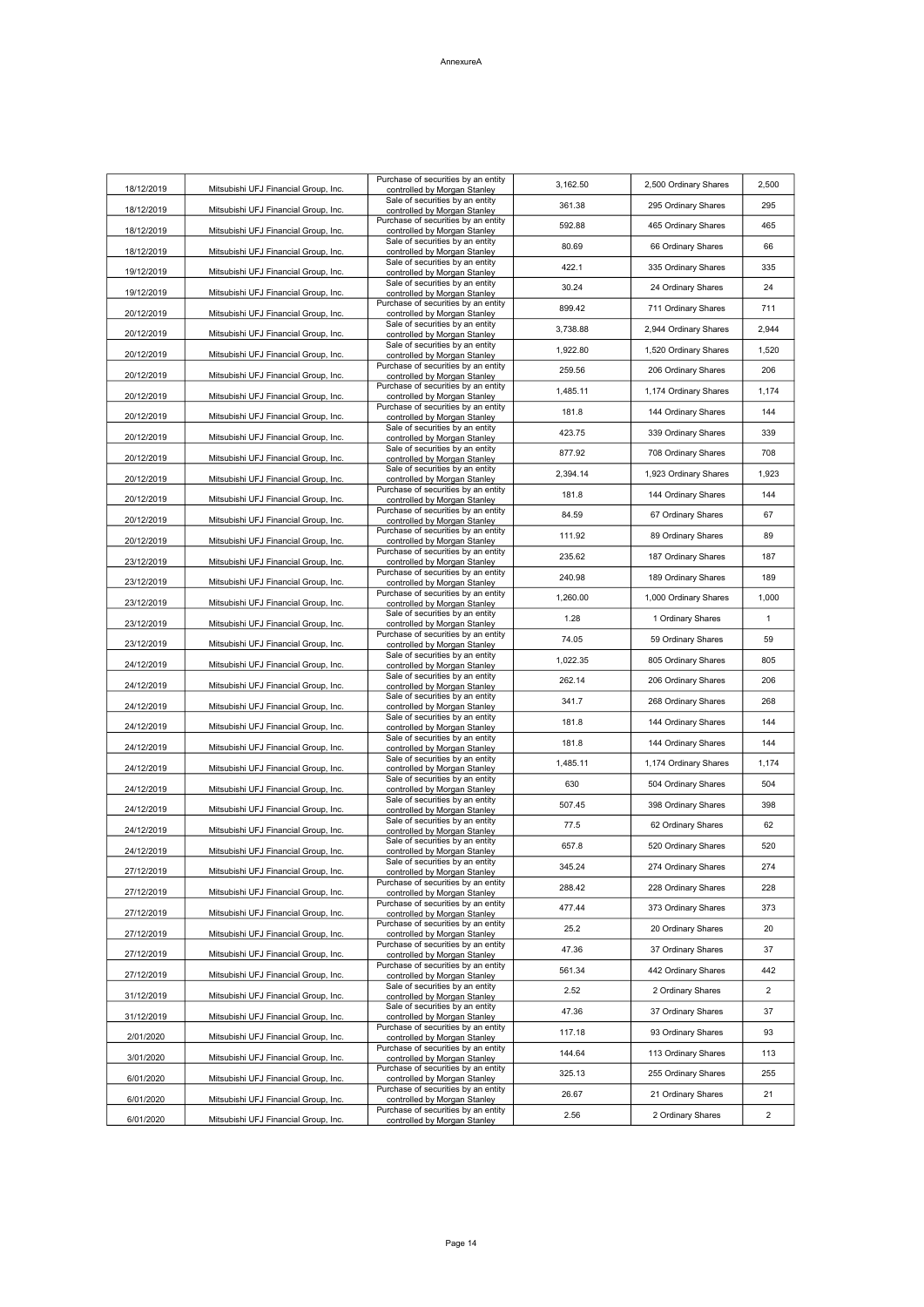| 7/01/2020  | Mitsubishi UFJ Financial Group, Inc. | Purchase of securities by an entity<br>controlled by Morgan Stanley      | 279.72    | 216 Ordinary Shares    | 216          |
|------------|--------------------------------------|--------------------------------------------------------------------------|-----------|------------------------|--------------|
| 7/01/2020  | Mitsubishi UFJ Financial Group, Inc. | Purchase of securities by an entity<br>controlled by Morgan Stanley      | 303.36    | 237 Ordinary Shares    | 237          |
| 7/01/2020  | Mitsubishi UFJ Financial Group, Inc. | Purchase of securities by an entity<br>controlled by Morgan Stanley      | 235.88    | 185 Ordinary Shares    | 185          |
| 7/01/2020  | Mitsubishi UFJ Financial Group, Inc. | Purchase of securities by an entity<br>controlled by Morgan Stanley      | 285.27    | 222 Ordinary Shares    | 222          |
| 7/01/2020  | Mitsubishi UFJ Financial Group, Inc. | Purchase of securities by an entity                                      | 258       | 200 Ordinary Shares    | 200          |
|            |                                      | controlled by Morgan Stanley<br>Purchase of securities by an entity      | 288.29    | 227 Ordinary Shares    | 227          |
| 7/01/2020  | Mitsubishi UFJ Financial Group, Inc. | controlled by Morgan Stanley<br>Purchase of securities by an entity      | 406.63    | 314 Ordinary Shares    | 314          |
| 8/01/2020  | Mitsubishi UFJ Financial Group, Inc. | controlled by Morgan Stanley<br>Purchase of securities by an entity      | 344.47    | 266 Ordinary Shares    | 266          |
| 8/01/2020  | Mitsubishi UFJ Financial Group, Inc. | controlled by Morgan Stanley<br>Purchase of securities by an entity      | 497.94    | 386 Ordinary Shares    | 386          |
| 8/01/2020  | Mitsubishi UFJ Financial Group, Inc. | controlled by Morgan Stanley<br>Purchase of securities by an entity      | 12.85     | 10 Ordinary Shares     | 10           |
| 8/01/2020  | Mitsubishi UFJ Financial Group, Inc. | controlled by Morgan Stanley<br>Purchase of securities by an entity      | 1.580.80  | 1,216 Ordinary Shares  | 1,216        |
| 8/01/2020  | Mitsubishi UFJ Financial Group, Inc. | controlled by Morgan Stanley<br>Purchase of securities by an entity      | 57.6      | 45 Ordinary Shares     | 45           |
| 8/01/2020  | Mitsubishi UFJ Financial Group, Inc. | controlled by Morgan Stanley<br>Purchase of securities by an entity      | 200.07    | 156 Ordinary Shares    | 156          |
| 9/01/2020  | Mitsubishi UFJ Financial Group, Inc. | controlled by Morgan Stanley<br>Purchase of securities by an entity      | 320       | 250 Ordinary Shares    | 250          |
| 9/01/2020  | Mitsubishi UFJ Financial Group, Inc. | controlled by Morgan Stanley<br>Purchase of securities by an entity      |           |                        |              |
| 9/01/2020  | Mitsubishi UFJ Financial Group, Inc. | controlled by Morgan Stanley<br>Purchase of securities by an entity      | 100.23    | 78 Ordinary Shares     | 78           |
| 9/01/2020  | Mitsubishi UFJ Financial Group, Inc. | controlled by Morgan Stanley<br>Purchase of securities by an entity      | 362.7     | 279 Ordinary Shares    | 279          |
| 10/01/2020 | Mitsubishi UFJ Financial Group, Inc. | controlled by Morgan Stanley<br>Purchase of securities by an entity      | 304.2     | 234 Ordinary Shares    | 234          |
| 10/01/2020 | Mitsubishi UFJ Financial Group, Inc. | controlled by Morgan Stanley<br>Purchase of securities by an entity      | 669.41    | 511 Ordinary Shares    | 511          |
| 10/01/2020 | Mitsubishi UFJ Financial Group, Inc. | controlled by Morgan Stanley<br>Purchase of securities by an entity      | 225.77    | 174 Ordinary Shares    | 174          |
| 10/01/2020 | Mitsubishi UFJ Financial Group, Inc. | controlled by Morgan Stanley<br>Purchase of securities by an entity      | 752.7     | 579 Ordinary Shares    | 579          |
| 10/01/2020 | Mitsubishi UFJ Financial Group, Inc. | controlled by Morgan Stanley<br>Purchase of securities by an entity      | 131.55    | 101 Ordinary Shares    | 101          |
| 13/01/2020 | Mitsubishi UFJ Financial Group, Inc. | controlled by Morgan Stanley<br>Purchase of securities by an entity      | 416.34    | 324 Ordinary Shares    | 324          |
| 13/01/2020 | Mitsubishi UFJ Financial Group, Inc. | controlled by Morgan Stanley                                             | 317.44    | 248 Ordinary Shares    | 248          |
| 13/01/2020 | Mitsubishi UFJ Financial Group, Inc. | Purchase of securities by an entity<br>controlled by Morgan Stanley      | 74.24     | 58 Ordinary Shares     | 58           |
| 13/01/2020 | Mitsubishi UFJ Financial Group, Inc. | Purchase of securities by an entity<br>controlled by Morgan Stanley      | 405.27    | 316 Ordinary Shares    | 316          |
| 14/01/2020 | Mitsubishi UFJ Financial Group, Inc. | Sale of securities by an entity<br>controlled by Morgan Stanley          | 669.41    | 511 Ordinary Shares    | 511          |
| 14/01/2020 | Mitsubishi UFJ Financial Group, Inc. | Sale of securities by an entity<br>controlled by Morgan Stanley          | 142.79    | 109 Ordinary Shares    | 109          |
| 14/01/2020 | Mitsubishi UFJ Financial Group, Inc. | Purchase of securities by an entity<br>controlled by Morgan Stanley      | 120.06    | 92 Ordinary Shares     | 92           |
| 14/01/2020 | Mitsubishi UFJ Financial Group, Inc. | Sale of securities by an entity<br>controlled by Morgan Stanley          | 703.47    | 537 Ordinary Shares    | 537          |
| 14/01/2020 | Mitsubishi UFJ Financial Group, Inc. | Sale of securities by an entity<br>controlled by Morgan Stanley          | 288.2     | 220 Ordinary Shares    | 220          |
| 14/01/2020 | Mitsubishi UFJ Financial Group, Inc. | Purchase of securities by an entity<br>controlled by Morgan Stanley      | 1.31      | 1 Ordinary Shares      | 1            |
| 15/01/2020 | Mitsubishi UFJ Financial Group, Inc. | Purchase of securities by an entity<br>controlled by Morgan Stanley      | 28.38     | 22 Ordinary Shares     | 22           |
| 16/01/2020 | Mitsubishi UFJ Financial Group, Inc. | Purchase of securities by an entity<br>controlled by Morgan Stanley      | 107.9     | 83 Ordinary Shares     | 83           |
| 16/01/2020 | Mitsubishi UFJ Financial Group, Inc. | Sale of securities by an entity<br>controlled by Morgan Stanley          | 1.31      | 1 Ordinary Shares      | 1            |
| 16/01/2020 | Mitsubishi UFJ Financial Group, Inc. | Purchase of securities by an entity<br>controlled by Morgan Stanley      | 107.49    | 83 Ordinary Shares     | 83           |
| 16/01/2020 | Mitsubishi UFJ Financial Group, Inc. | Purchase of securities by an entity<br>controlled by Morgan Stanley      | 143       | 110 Ordinary Shares    | 110          |
|            |                                      | Sale of securities by an entity<br>controlled by First Sentier Investors |           |                        |              |
| 17/01/2020 | Mitsubishi UFJ Financial Group, Inc. | <b>Holdings Pty Limited</b><br>Sale of securities by an entity           | 32,089.63 | 24,955 Ordinary shares | 24,955       |
| 17/01/2020 | Mitsubishi UFJ Financial Group, Inc. | controlled by Morgan Stanley<br>Sale of securities by an entity          | 188.7     | 148 Ordinary Shares    | 148          |
| 17/01/2020 | Mitsubishi UFJ Financial Group, Inc. | controlled by Morgan Stanley<br>Purchase of securities by an entity      | 268.32    | 208 Ordinary Shares    | 208          |
| 17/01/2020 | Mitsubishi UFJ Financial Group, Inc. | controlled by Morgan Stanley<br>Sale of securities by an entity          | 20.96     | 16 Ordinary Shares     | 16           |
| 17/01/2020 | Mitsubishi UFJ Financial Group, Inc. | controlled by Morgan Stanley<br>Sale of securities by an entity          | 51.4      | 40 Ordinary Shares     | 40           |
| 20/01/2020 | Mitsubishi UFJ Financial Group, Inc. | controlled by First Sentier Investors                                    | 98,942.00 | 76,250 Ordinary shares |              |
|            |                                      | Holdings Pty Limited<br>Purchase of securities by an entity              | 36.4      | 28 Ordinary Shares     | 76,250<br>28 |
| 20/01/2020 | Mitsubishi UFJ Financial Group, Inc. | controlled by Morgan Stanley<br>Sale of securities by an entity          |           |                        |              |
| 21/01/2020 | Mitsubishi UFJ Financial Group, Inc. | controlled by First Sentier Investors<br><b>Holdings Pty Limited</b>     | 23,106.51 | 17,698 Ordinary shares | 17,698       |